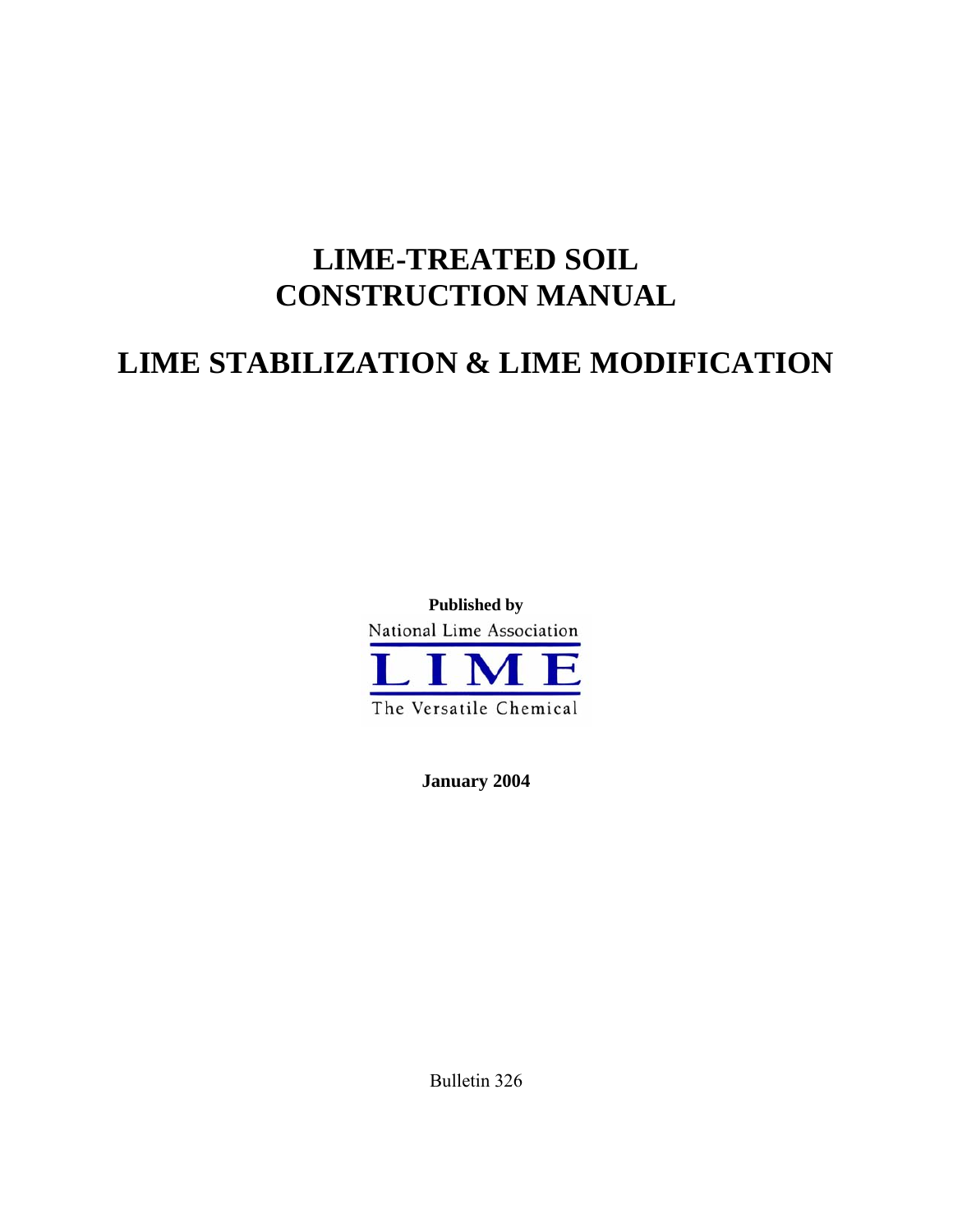#### Foreword

This manual is written for construction contractors developing project bids, planning jobs, and conducting construction activities; for engineers preparing lime stabilization construction specifications; for project inspectors; and for civil engineering students.

This publication was originally written by the American Road Builders Association Subcommittee on Lime Stabilization and published in 1959 as ARBA Technical Bulletin 243. The National Lime Association assumed publication rights in 1965. This eleventh edition was significantly revised in 2003. About 90,000 copies of previous editions of this manual have been distributed.

#### *Disclaimer:*

*This document is for general guidance and reference purposes only. It is intended for use by professional personnel competent to evaluate the significance and limitations of the information provided and who will accept full responsibility for the application of this information. This document does not supersede or modify any legal requirements, and it is not a binding standard or specification. No liability of any kind is created or assumed by the National Lime Association or its members arising out of any use of it. The National Lime Association does not intend to infringe on any patent or other intellectual property right or induce any other party to do so, and thus users of this document are responsible for determining whether any method, technique, or technology described herein is protected by patent or other legal restriction.*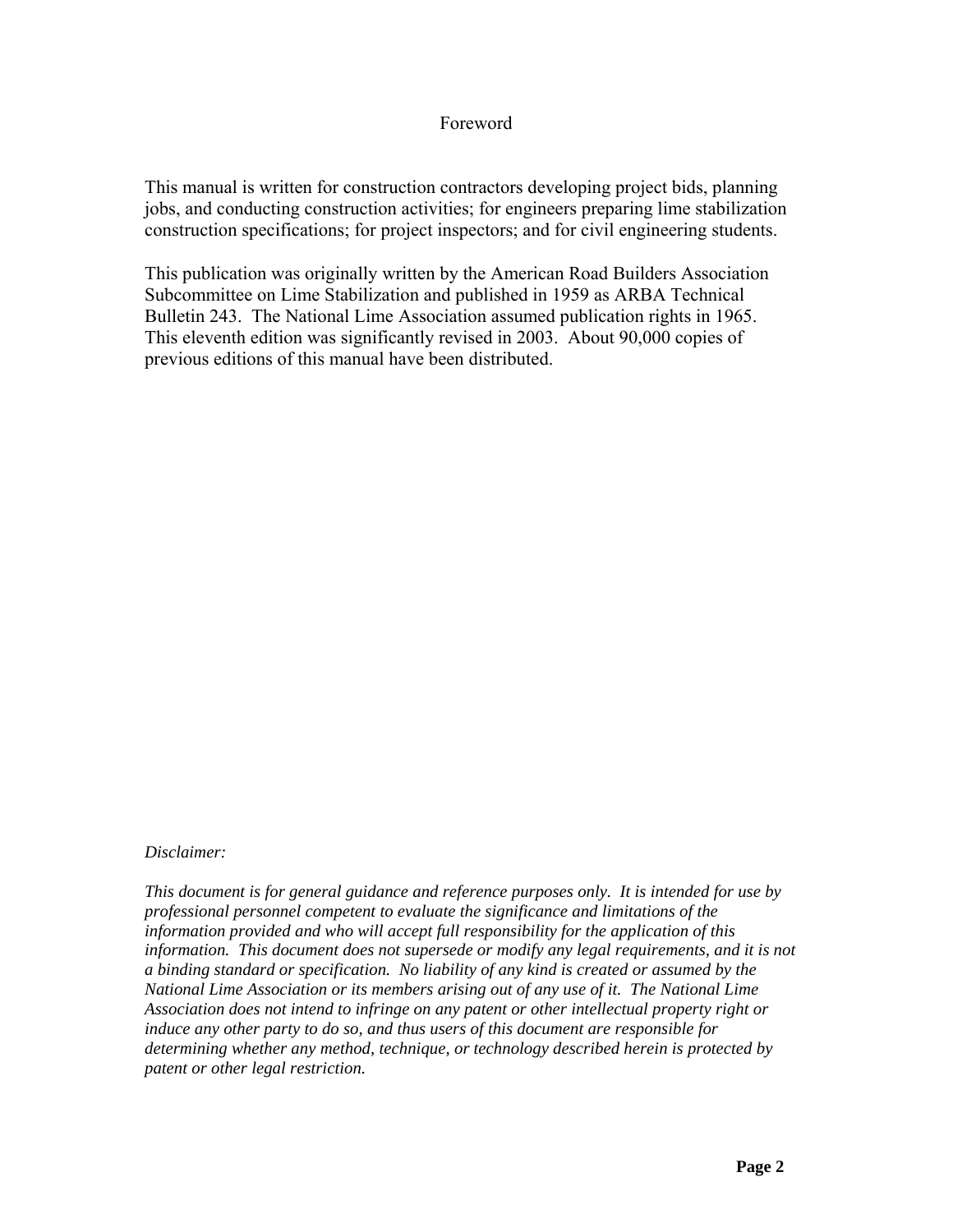## **Table of Contents**

| 1.             |  |
|----------------|--|
| 2.             |  |
| 3 <sub>1</sub> |  |
| 4.             |  |
| 5.<br>6.       |  |
| $7_{\cdot}$    |  |
|                |  |
|                |  |
|                |  |
|                |  |
|                |  |
|                |  |
|                |  |
|                |  |
|                |  |
|                |  |
|                |  |
|                |  |
|                |  |
|                |  |
|                |  |
|                |  |
|                |  |
|                |  |
|                |  |
|                |  |
|                |  |
|                |  |
|                |  |
|                |  |
|                |  |
|                |  |
|                |  |
|                |  |
|                |  |
|                |  |
|                |  |
|                |  |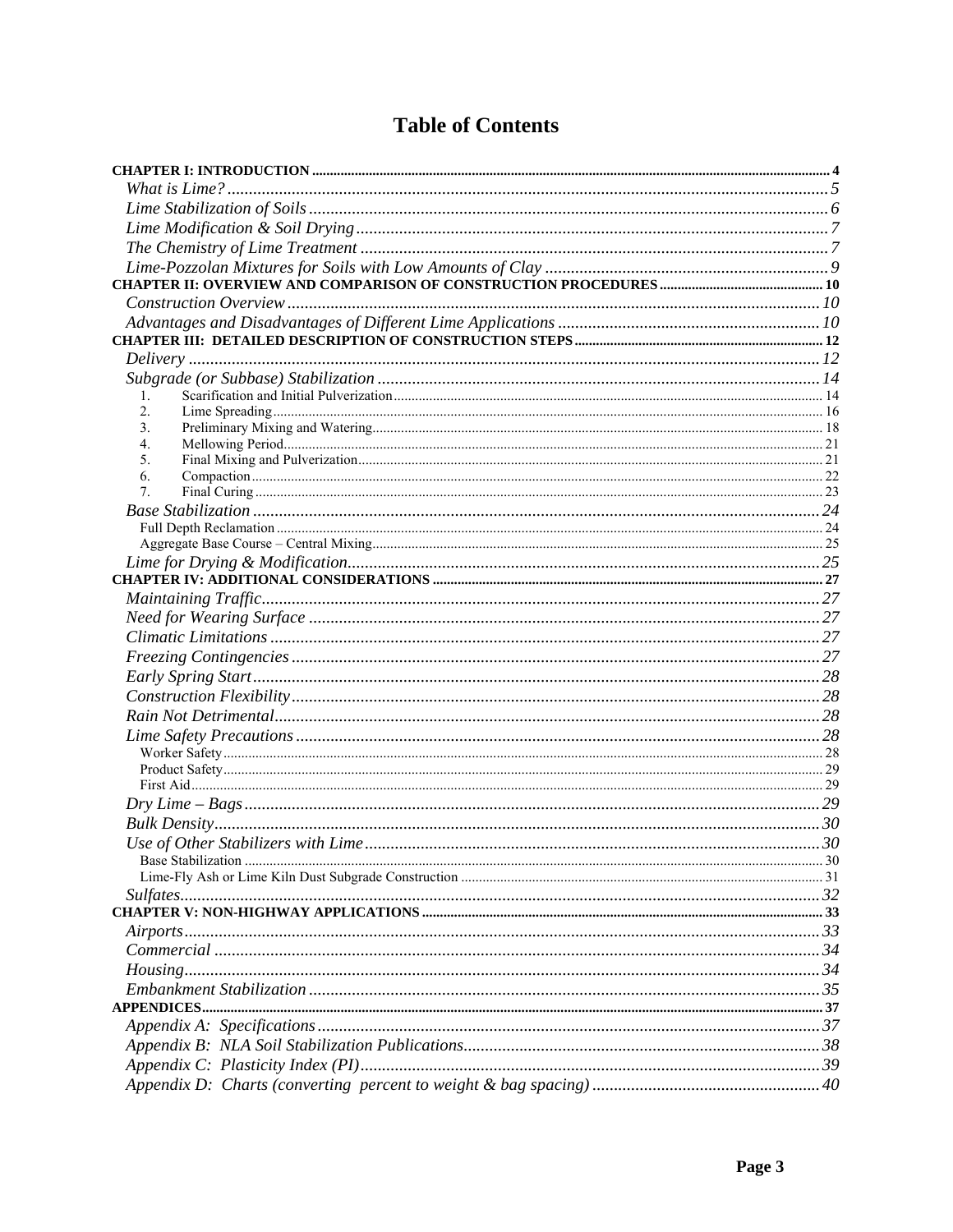#### **CHAPTER I: INTRODUCTION**

<span id="page-3-0"></span>The long-term performance of any construction project depends on the soundness of the underlying soils. Unstable soils can create significant problems for pavements or structures (Figure 1). With proper design and construction techniques, lime treatment chemically transforms unstable soils into usable materials (Figure 2). Indeed, the structural strength of limestabilized soils can be factored into pavement designs.



Figure 1: Extreme example of pavement failure from unstable soils



Figure 2: Comparing untreated plastic clay to lime-treated clay after initial mixing and mellowing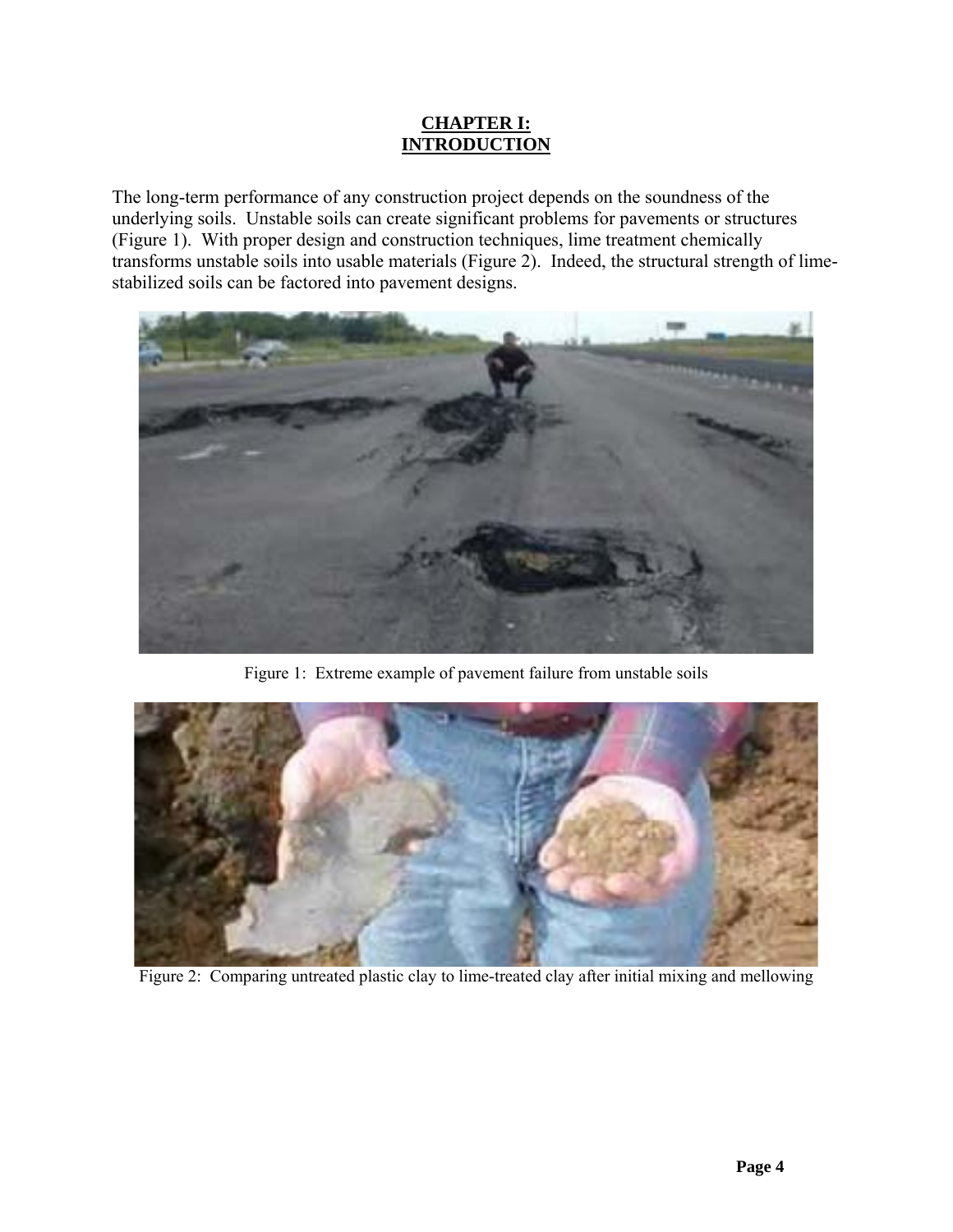<span id="page-4-0"></span>Lime can be used to treat soils to varying degrees, depending upon the objective. The least amount of treatment is used to dry and temporarily modify soils. Such treatment produces a working platform for construction or temporary roads. A greater degree of treatment--supported by testing, design, and proper construction techniques--produces permanent structural stabilization of soils.

Before beginning any construction project, project plans and specifications must be developed. For highway pavements, the design must accommodate expected traffic volumes along with environmental, site, and material conditions. All structural designs should be based upon laboratory tests and mix designs that fit the demands of the particular project and provide the most economical alternative for the planned use. This manual focuses on the subsequent *construction* aspects of treating soils with lime. The *testing and design* of stabilized soil layers is addressed elsewhere. For example, see the mix design and testing protocol at <http://www.lime.org/SOIL3.PDF>.

This manual was originally written for highway pavement applications, and this revised edition maintains that focus because most lime for soil treatment is used in highway construction. However, the use of lime for soil drying, temporary modification, and permanent stabilization is not limited to highway construction--see Chapter V for more information.

## **What is Lime?**

Lime in the form of quicklime (calcium oxide  $-$  CaO), hydrated lime (calcium hydroxide  $Ca[OH]_2$ ), or lime slurry<sup>1</sup> can be used to treat soils. Quicklime is manufactured by chemically transforming calcium carbonate (limestone  $-$  CaCO<sub>3</sub>) into calcium oxide. Hydrated lime is created when quicklime chemically reacts with water. It is hydrated lime that reacts with clay particles and permanently transforms them into a strong cementitious matrix.

Most lime used for soil treatment is "high calcium" lime, which contains no more than 5 percent magnesium oxide or hydroxide. On some occasions, however, "dolomitic" lime is used. Dolomitic lime contains 35 to 46 percent magnesium oxide or hydroxide. Dolomitic lime can perform well in soil stabilization, although the magnesium fraction reacts more slowly than the calcium fraction.

Sometimes the term "lime" is used to describe agricultural lime which is generally finely ground limestone, a useful soil amendment but not chemically active enough to lead to soil stabilization.

"Lime" is also sometimes used to describe byproducts of the lime manufacturing process (such as lime kiln dust), which, although they contain some reactive lime, generally have only a fraction of the oxide or hydroxide content of the manufactured product. In this manual, "lime" means quicklime, hydrated lime, or hydrated lime slurry.

<span id="page-4-1"></span><sup>&</sup>lt;sup>1</sup> Lime slurry, a suspension of hydrated lime in water, can be made from either hydrated lime or quicklime.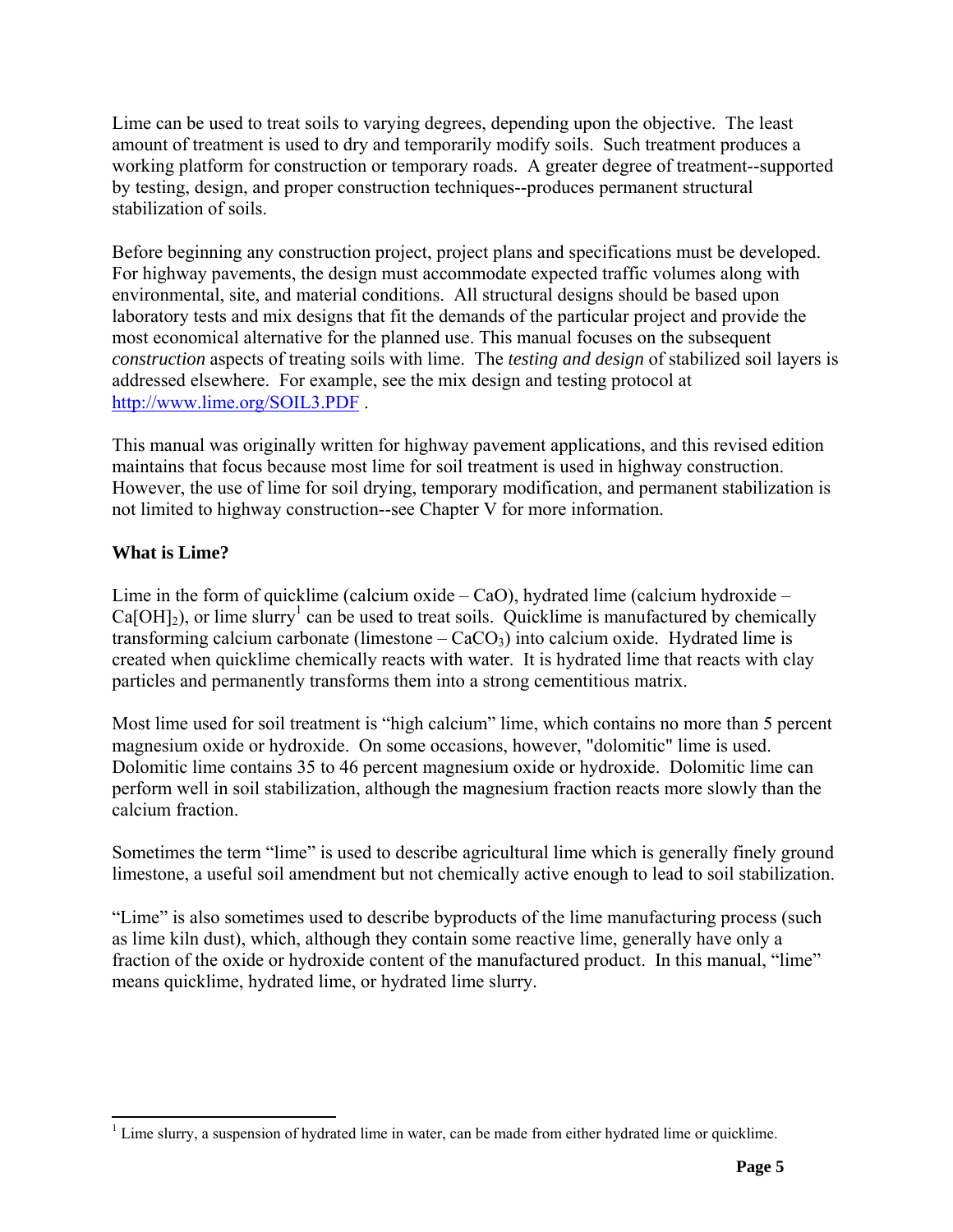## <span id="page-5-0"></span>**Lime Stabilization of Soils**

Soil stabilization significantly changes the characteristics of a soil to produce long-term permanent strength and stability, particularly with respect to the action of water and frost (Figure 3).



Figure 3: Lime-stabilized layer (see arrow) bridging an erosion failure illustrates strength

Lime, either alone or in combination with other materials, can be used to treat a range of soil types. The mineralogical properties of the soils will determine their degree of reactivity with lime and the ultimate strength that the stabilized layers will develop. In general, fine-grained clay soils (with a minimum of 25 percent passing the #200 sieve (74mm) and a Plasticity Index greater than 10) are considered to be good candidates for stabilization. Soils containing significant amounts of organic material (greater than about 1 percent) or sulfates (greater than 0.3 percent) may require additional lime and/or special construction procedures.

*Subgrades (or Subbases):* Lime can permanently stabilize fine-grained soil employed as a subgrade or subbase to create a layer with structural value in the pavement system. The treated soils may be in-place (subgrade) or borrow materials. Subgrade stabilization usually involves in-place "road mixing," and generally requires adding 3 to 6 percent lime by weight of the dry soil.<sup>[2](#page-5-1)</sup>

*Bases*: Lime can permanently stabilize submarginal base materials (such as clay-gravel, "dirty" gravels, limestones, caliche) that contain at least 50 percent coarse material retained on a #4 screen. Base stabilization is used for new road construction and reconstruction of worn-out roads, and generally requires adding 2 to 4 percent lime by weight of the dry soil. In-situ "road mixing" is most commonly used for base stabilization, although off-site "central mixing" can also be used. Lime is also used to improve the properties of soil/aggregate mixtures in "full depth recycling."

<span id="page-5-1"></span><sup>&</sup>lt;sup>2</sup> Lime percentages should be determined by an engineer using a mix design and test protocol. A chart to convert lime percentages to weight appears in Appendix D.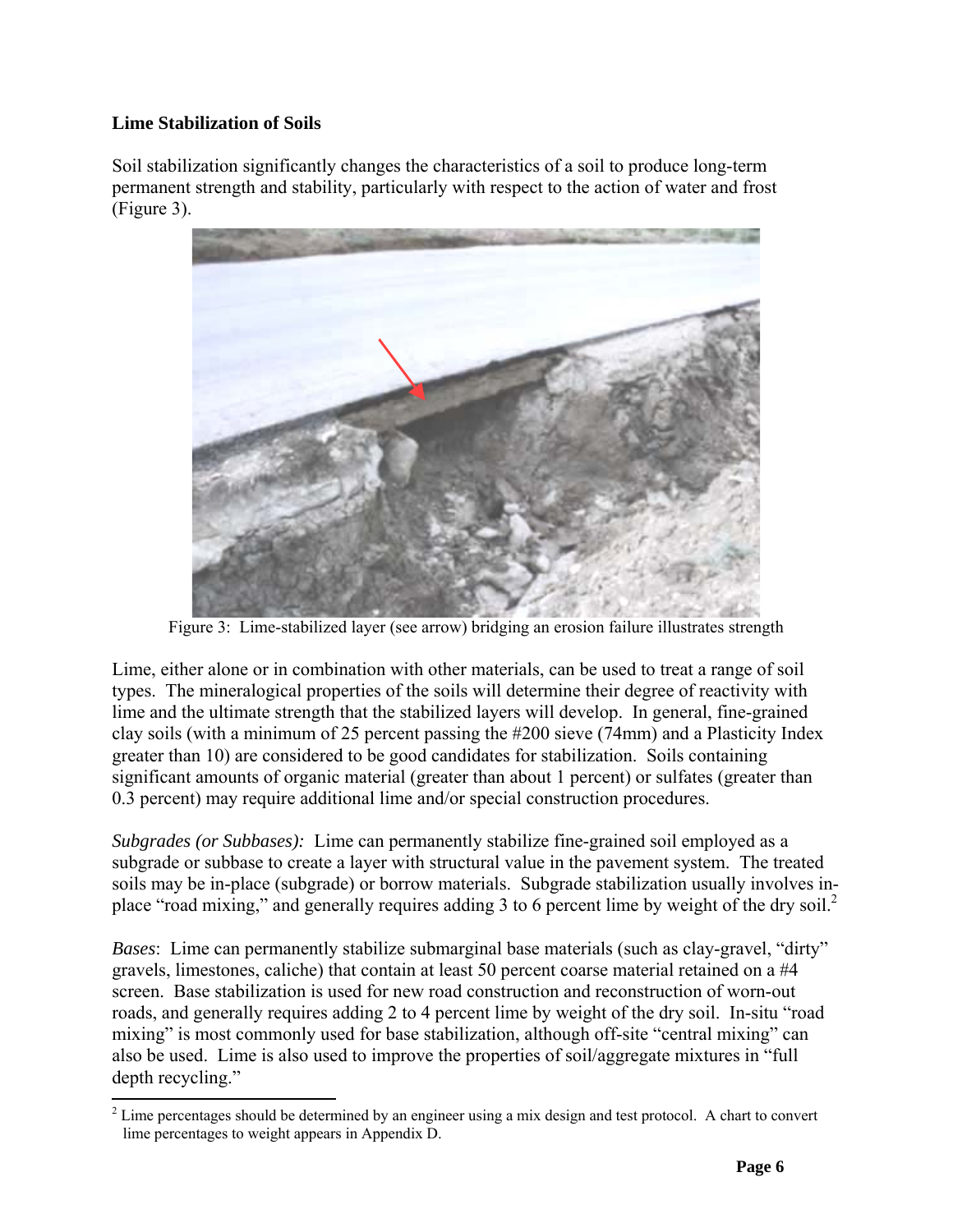## <span id="page-6-0"></span>**Lime Modification & Soil Drying**

There are two other important types of lime treatment used in construction operations:

First, because quicklime chemically combines with water, it can be used very effectively to dry wet soils. Heat from this reaction further dries wet soils. The reaction with water occurs even if the soils do not contain significant clay fractions. When clays are present, lime's chemical reaction with clays causes further drying. The net effect is that drying occurs quickly, within a matter of hours, enabling the grading contractor to compact the soil much more rapidly than by waiting for the soil to dry through natural evaporation.

"Dry-up" of wet soil at construction sites is one of the widest uses of lime for soil treatment. Lime may be used for one or more of the following: to aid compaction by drying out wet areas; to help bridge across underlying spongy subsoil; to provide a working table for subsequent construction; and to condition the soil (make it workable) for further stabilization with Portland cement or asphalt. Generally, between 1 and 4 percent lime will dry a wet site sufficiently to allow construction activities to proceed.

Second, lime treatment can significantly improve soil workability and short-term strength to enable projects to be completed more easily. Examples include treating fine-grained soils or granular base materials to construct temporary haul roads or other construction platforms. Typically, 1 to 4 percent lime by weight is used for modification, which is generally less than the amount used to permanently stabilize the soil. The changes made to lime-modified soil may or may not be permanent. The main distinction between modification and stabilization is that generally no structural credit is accorded the lime-modified layer in pavement design. Lime modification works best in clay soils.

## **The Chemistry of Lime Treatment [3](#page-6-1)**

When lime and water are added to a clay soil, chemical reactions begin to occur almost immediately.

1. Drying: If quicklime is used, it immediately hydrates (i.e., chemically combines with water) and releases heat. Soils are dried, because water present in the soil participates in this reaction, and because the heat generated can evaporate additional moisture. The hydrated lime produced by these initial reactions will subsequently react with clay particles (discussed below). These subsequent reactions will slowly produce additional drying because they reduce the soil's moisture holding capacity. If hydrated lime or hydrated lime slurry is used instead of quicklime, drying occurs only through the chemical changes in the soil that reduce its capacity to hold water and increase its stability.

<span id="page-6-1"></span><sup>&</sup>lt;sup>3</sup> For a more detailed discussion of the chemistry of stabilization, see Little, *Stabilization of Pavement Subgrades and Base Courses with Lime*, 1995.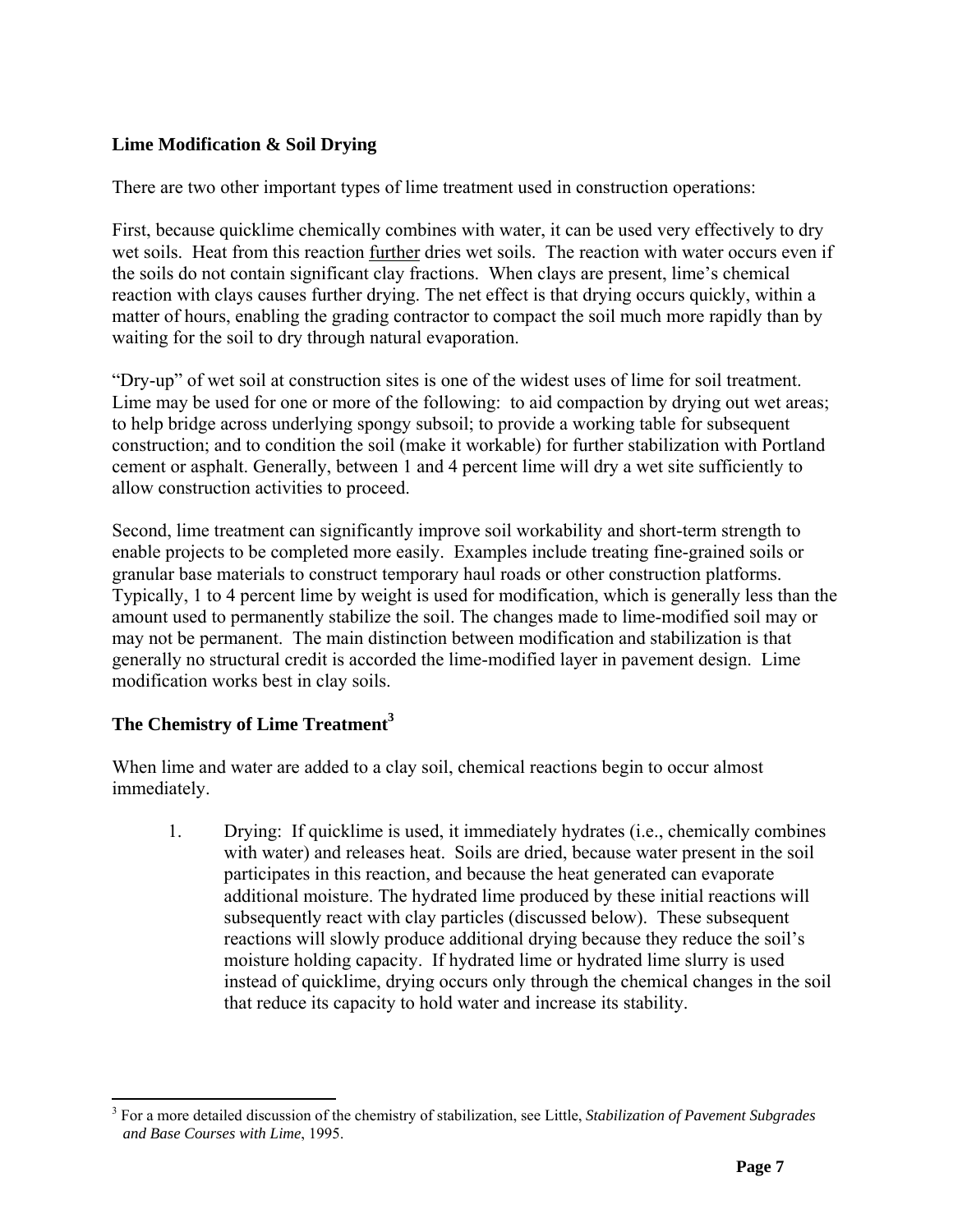2. Modification: After initial mixing, the calcium ions  $(Ca^{++})$  from hydrated lime migrate to the surface of the clay particles and displace water and other ions. The soil becomes friable and granular, making it easier to work and compact (Figure 4). At this stage the Plasticity Index of the soil decreases dramatically, as does its tendency to swell and shrink. The process, which is called "flocculation and agglomeration," generally occurs in a matter of hours.



Figure 4: Lime flocculating clay

3. Stabilization: When adequate quantities of lime and water are added, the pH of the soil quickly increases to above 10.5, which enables the clay particles to break down. Determining the amount of lime necessary is part of the design process and is approximated by tests such as the Eades and Grim test (ASTM D6276). Silica and alumina are released and react with calcium from the lime to form calcium-silicate-hydrates (CSH) and calcium-aluminate-hydrates (CAH). CSH and CAH are cementitious products similar to those formed in Portland cement. They form the matrix that contributes to the strength of lime-stabilized soil layers. As this matrix forms, the soil is transformed from a sandy, granular material to a hard, relatively impermeable layer with significant load bearing capacity. The process begins within hours and can continue for years in a properly designed system. The matrix formed is permanent, durable, and significantly impermeable, producing a structural layer that is both strong and flexible.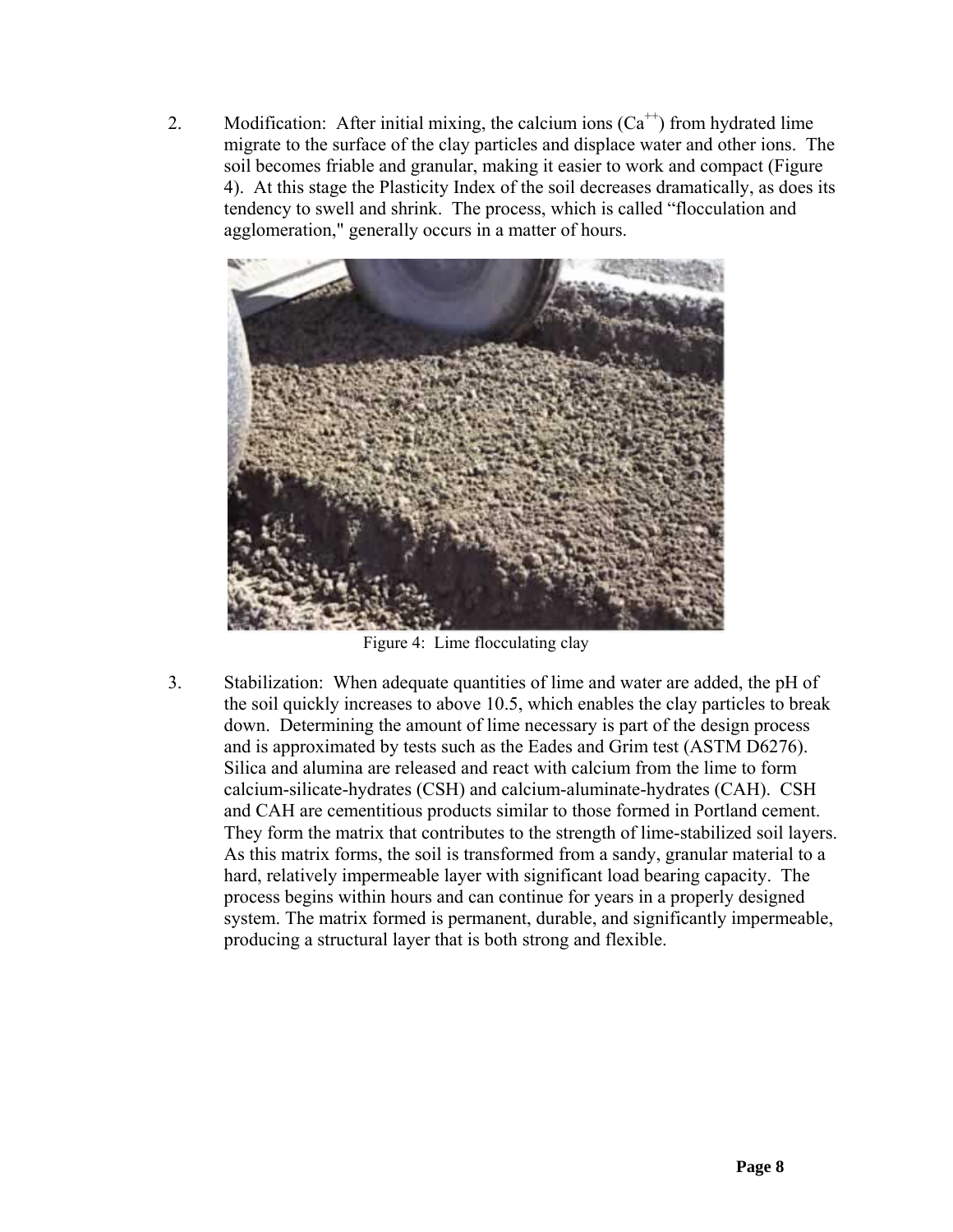#### <span id="page-8-0"></span>**Lime-Pozzolan Mixtures for Soils with Low Amounts of Clay**

Lime by itself can react with soils containing as little as 7 percent clay and Plasticity Indices as low as 10. If the soil is not sufficiently reactive, lime can be combined with an additional source of silica and alumina. Such "pozzolans" include fly ash and ground blast furnace slag. The additional silica and alumina from the pozzolan react with the lime to form the strong cementitious matrix that characterizes a lime-stabilized layer. Properly proportioned mixtures of lime and pozzolans can modify or stabilize nearly any soil, but are typically used for soils with low to medium plasticity.

Fly ash is the most commonly used pozzolan. It is the finely divided residue that results from the combustion of pulverized coal in power plant boilers, which is transported from the combustion chamber by exhaust gases.

Use of lime kiln dust (LKD) is an increasingly popular alternative. LKD is the finely divided residue that results from the combustion of coal and the processing of limestone into lime in a lime kiln, and which is removed from kiln exhaust gases. LKD usually contains a significant amount of lime, alumina, and silica--it is in essence a preblended mix of pozzolan and lime. The amount of lime, silica, and alumina in LKD varies, primarily depending on the limestone, fuel, and kiln operations used during the lime manufacturing process.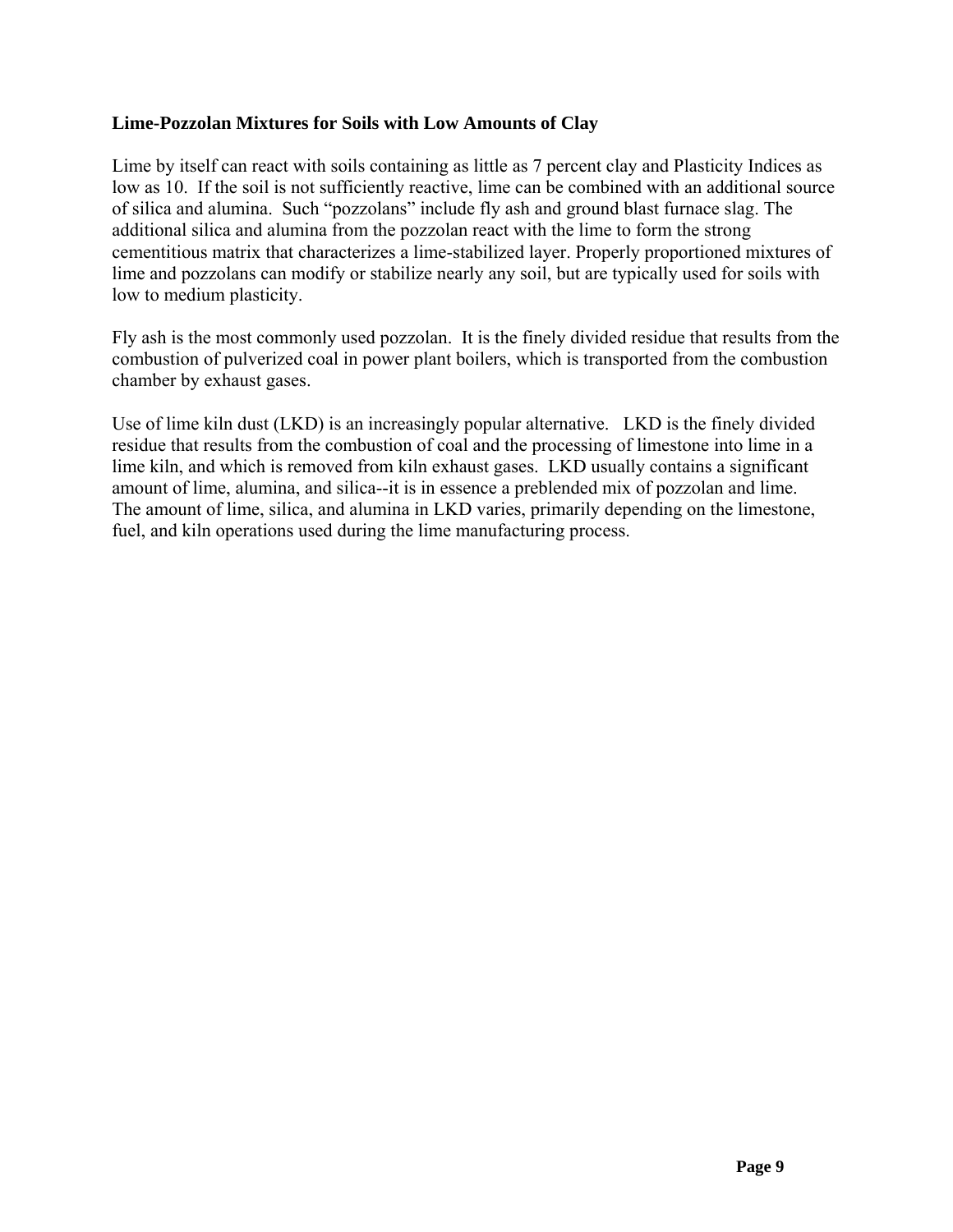#### <span id="page-9-0"></span>**CHAPTER II: OVERVIEW AND COMPARISON OF CONSTRUCTION PROCEDURES**

#### **Construction Overview**

Because lime can be used to treat soils to varying degrees, the first step in evaluating soil treatment options is to clearly identify the objective.

The construction steps involved in stabilization and modification are similar. Generally, stabilization requires more lime and more thorough processing and job control than modification. Basic steps include

- scarifying or partially pulverizing soil,
- spreading lime,
- adding water and mixing,
- compacting to maximum practical density, and
- curing prior to placing the next layer or wearing course.

When central (off-site) mixing is employed instead of road (in-place) mixing in either stabilization or modification, only three of the above steps apply: spreading the lime-aggregatewater mixture, compacting, and curing.

#### **Advantages and Disadvantages of Different Lime Applications**

The type of lime stabilization technique used on a project should be based on multiple considerations, such as contractor experience, equipment availability, location of project (rural or urban), and availability of an adequate nearby water source.

Some of the advantages and disadvantages of different lime application methods follow:

#### *Dry hydrated lime:*

Advantages: Can be applied more rapidly than slurry. Dry hydrated lime can be used for drying clay, but it is not as effective as quicklime.

Disadvantages: Hydrated lime particles are fine. Thus, dust can be a problem and renders this type of application generally unsuitable for populated areas.

#### *Dry Quicklime:*

Advantages: Economical because quicklime is a more concentrated form of lime than hydrated lime, containing 20 to 24 percent more "available" lime oxide content. Thus, about 3 percent quicklime is equivalent to 4 percent hydrated lime when conditions allow full hydration of the quicklime with enough moisture. Greater bulk density requires smaller storage facilities. The construction season may be extended because the exothermic reaction caused with water and quicklime can warm the soil. Dry quicklime is excellent for drying wet soils. Larger particle sizes can reduce dust generation.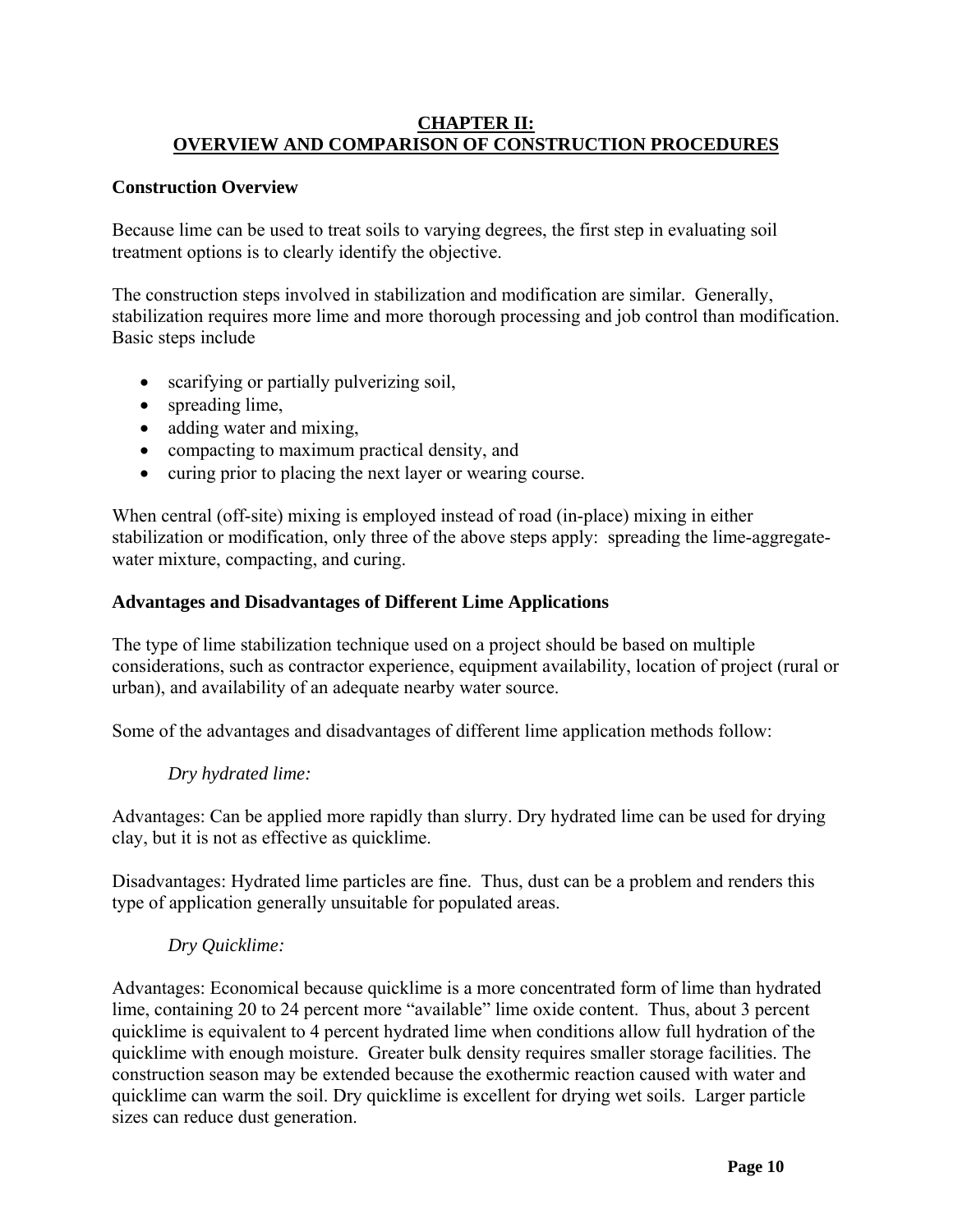Disadvantages: Quicklime requires 32 percent of its weight in water to convert to hydrated lime and there can be significant additional evaporation loss due to the heat of hydration. Care must be taken with the use of quicklime to ensure adequate water addition, mellowing, and mixing. These greater water requirements may pose a logistics or cost problem in remote areas without a nearby water source. Quicklime may require more mixing than dry hydrated lime or lime slurries because the larger quicklime particles must first react with water to form hydrated lime and then be thoroughly mixed with the soil.

#### *Slurry Lime:*

Advantages: Dust free application. Easier to achieve even distribution. Spreading and sprinkling applications are combined. Less additional water is required for final mixing.

Disadvantages: Slower application rates. Higher costs due to extra equipment requirements. May not be practical in very wet soils. Not practical for drying applications.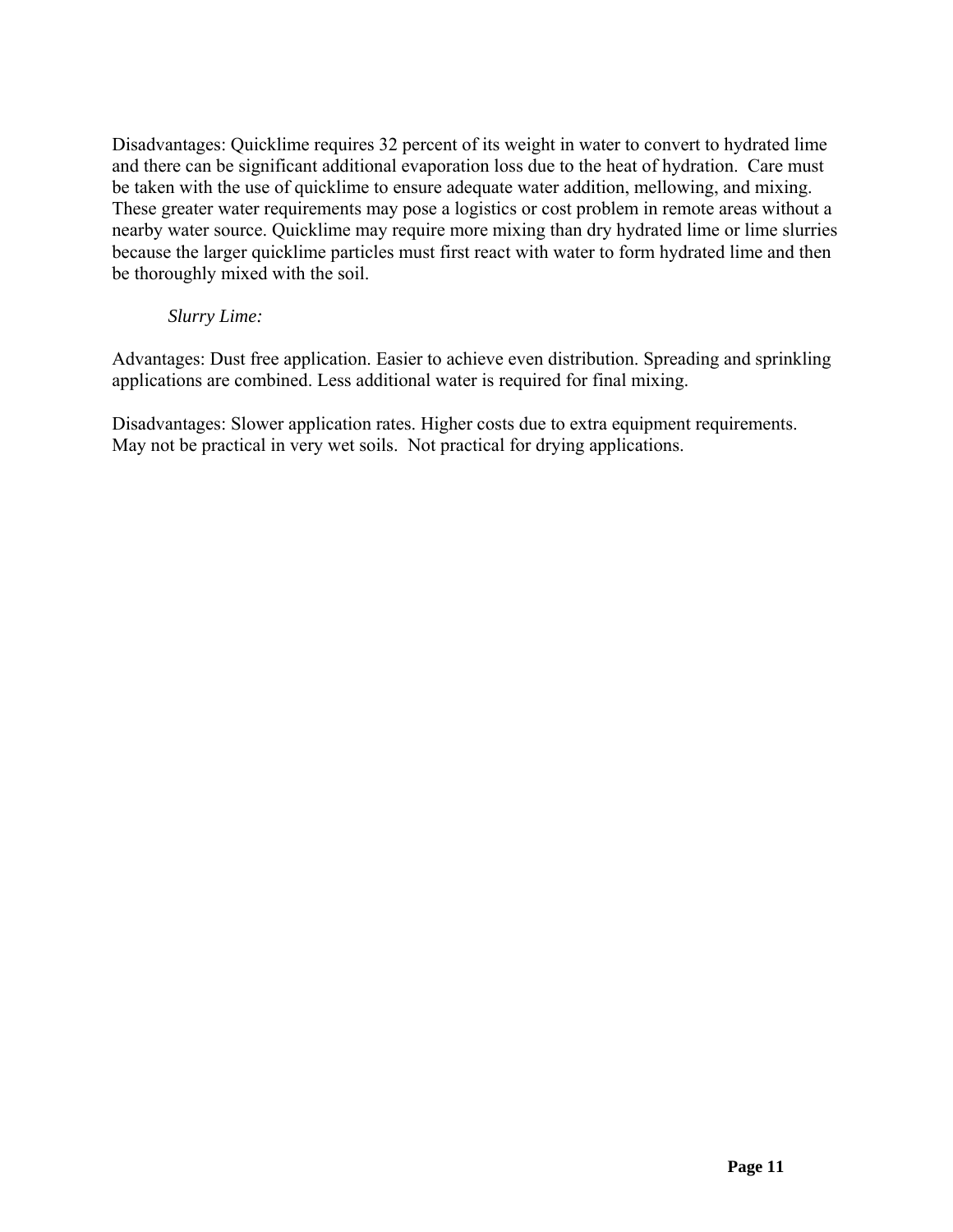#### **CHAPTER III: DETAILED DESCRIPTION OF CONSTRUCTION STEPS**

<span id="page-11-0"></span>The following construction recommendations apply to the use of hydrated lime and quicklime in the stabilization or modification of subgrade (subbase) and base courses and are intended as a general guide for contractors, inspectors, and specification writers. Quality assurance/quality control considerations are presented throughout the chapter.

## **Delivery**

#### *Dry Lime*

Dry quicklime or hydrated lime is usually delivered in self-unloading transport trucks (Figure 5). Commonly, each load of dry lime delivered to a jobsite carries a weigh ticket certifying the amount of lime on board. In addition, some agencies require certification of the chemical characteristics of the lime delivered.



Figure 5: Example of tanker trucks typically used for dry lime delivery

Quicklime is occasionally delivered to jobsites in dump trucks. Tightly-fitting tarpaulin covers are required for dump trucks to prevent dust loss during transit.

#### *Slurry*

Slurry lime can be produced from quicklime or hydrated lime. It can be delivered from a central mix plant or produced on site. Slurry preparation facilities should be approved by the project engineer. Regardless of location, slurry created from quicklime is hot because the chemical reaction between quicklime and water is exothermic. Slurries created by mixing hydrated lime and water are not hot.

Slurry may be prepared in a mixing tank, with agitation for mixing lime and water provided by integral paddles, compressed air, and/or recirculating pumps. Portable jobsite slaker tanks typically handle 20 to 25 tons of quicklime at a time (Figure 6).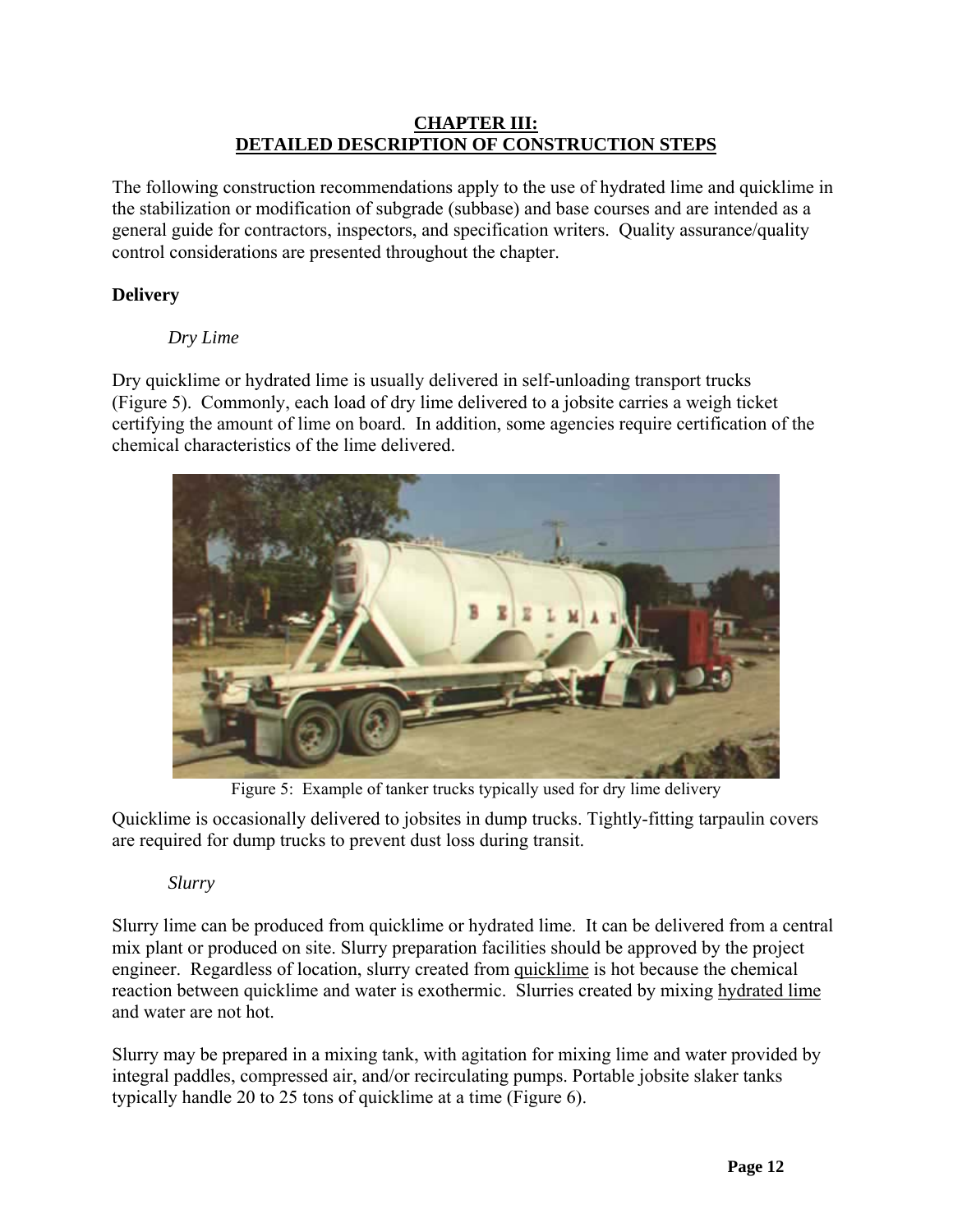

Figure 6: Portable lime slaker tanks for preparing lime slurry on-site

A second method of slurry production, which eliminates batching tanks, involves the use of a compact jet slurry-mixer (Figure 7). Water at 70 psi pressure and hydrated lime are charged continuously in a 65:35 (weight) ratio into the jet mixing bowl, where slurry is produced instantaneously. The slurry is pumped directly into trucks for spreading on the construction site. The mixer and auxiliary equipment can be mounted on a small trailer and transported to the job readily, giving great flexibility to the operation.

In the third type of slurry set-up, measured amounts of water and lime are charged separately into the tank truck, with the slurry being mixed in the tank either by compressed air or by a recirculating pump mounted at the rear. The water is metered and the lime proportioned volumetrically or by means of weigh batchers.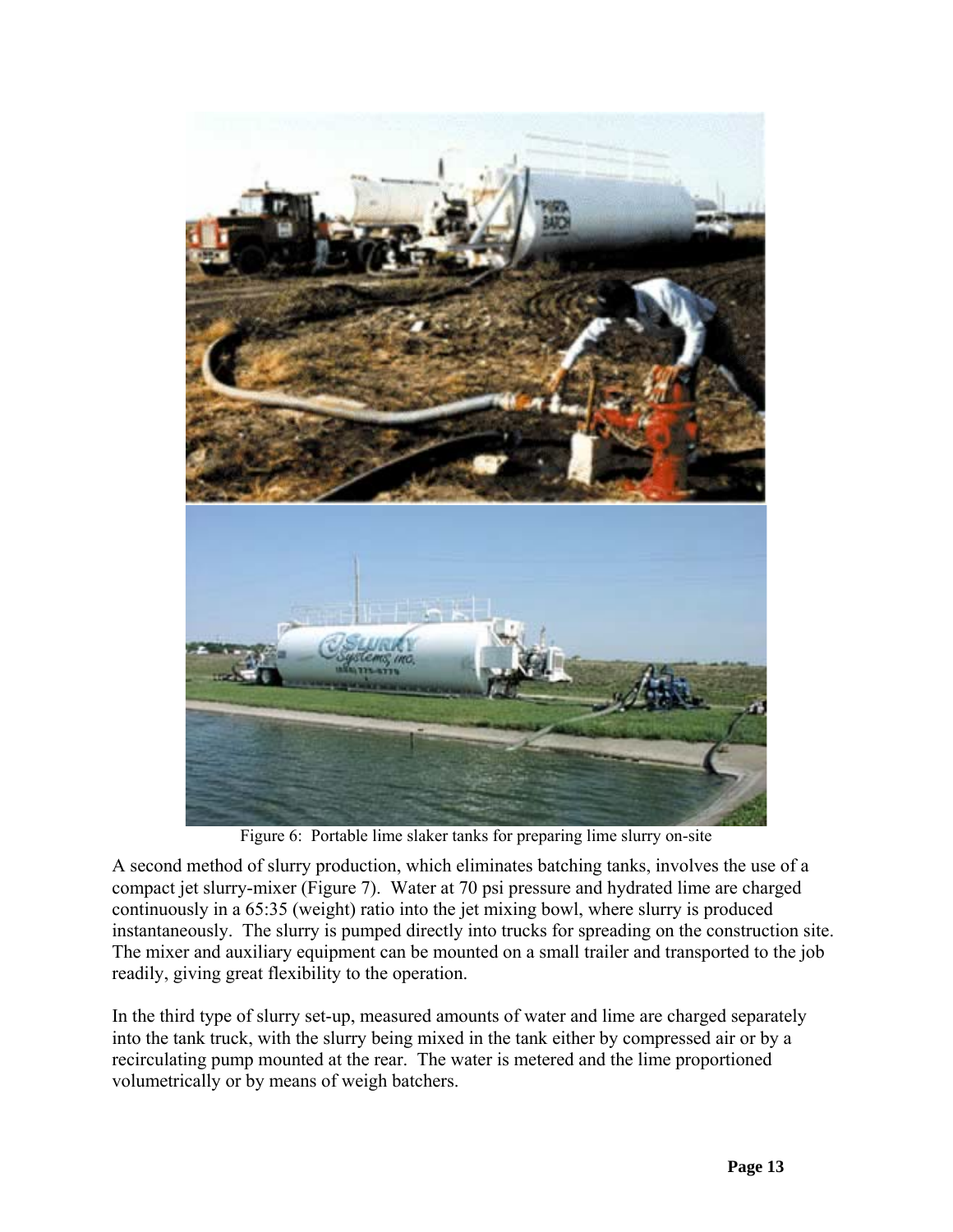<span id="page-13-0"></span>Lime slurries have lime solids contents up to 42 percent. The percent of lime solids can be tested using a simple specific gravity device (pycnometer) to insure that the correct quantity is spread throughout the project.

<span id="page-13-1"></span>

Figure 7: Jet slurry mixer

## **Subgrade (or Subbase) Stabilization**

## *1. Scarification and Initial Pulverization*

After the soil has been brought to line and grade, the subgrade can be scarified to the specified depth and width (Figure 8) and then partially pulverized. It is desirable to remove non-soil materials larger than 3 inches, such as stumps, roots, turf, and aggregates.

A scarified or pulverized subgrade offers more soil surface contact area for the lime at the time of lime application. If the slurry method is being employed, scarification will also lessen runoff from the treatment area.

In the past it was common practice to scarify before spreading. Today, because of the availability of superior mixers, lime is often applied without scarification. Lime trucks can also negotiate the roadway more readily if it is compacted, rather than scarified, particularly on wet soils. The main disadvantage of this procedure, however, pertains to weather conditions; when lime is placed on a smooth surface, there is greater chance for loss due to wind and runoff, particularly if mixing is not started immediately. To eliminate runoff to the sides, a small soil windrow can be constructed along each side, using material from the roadbed (Figure 9).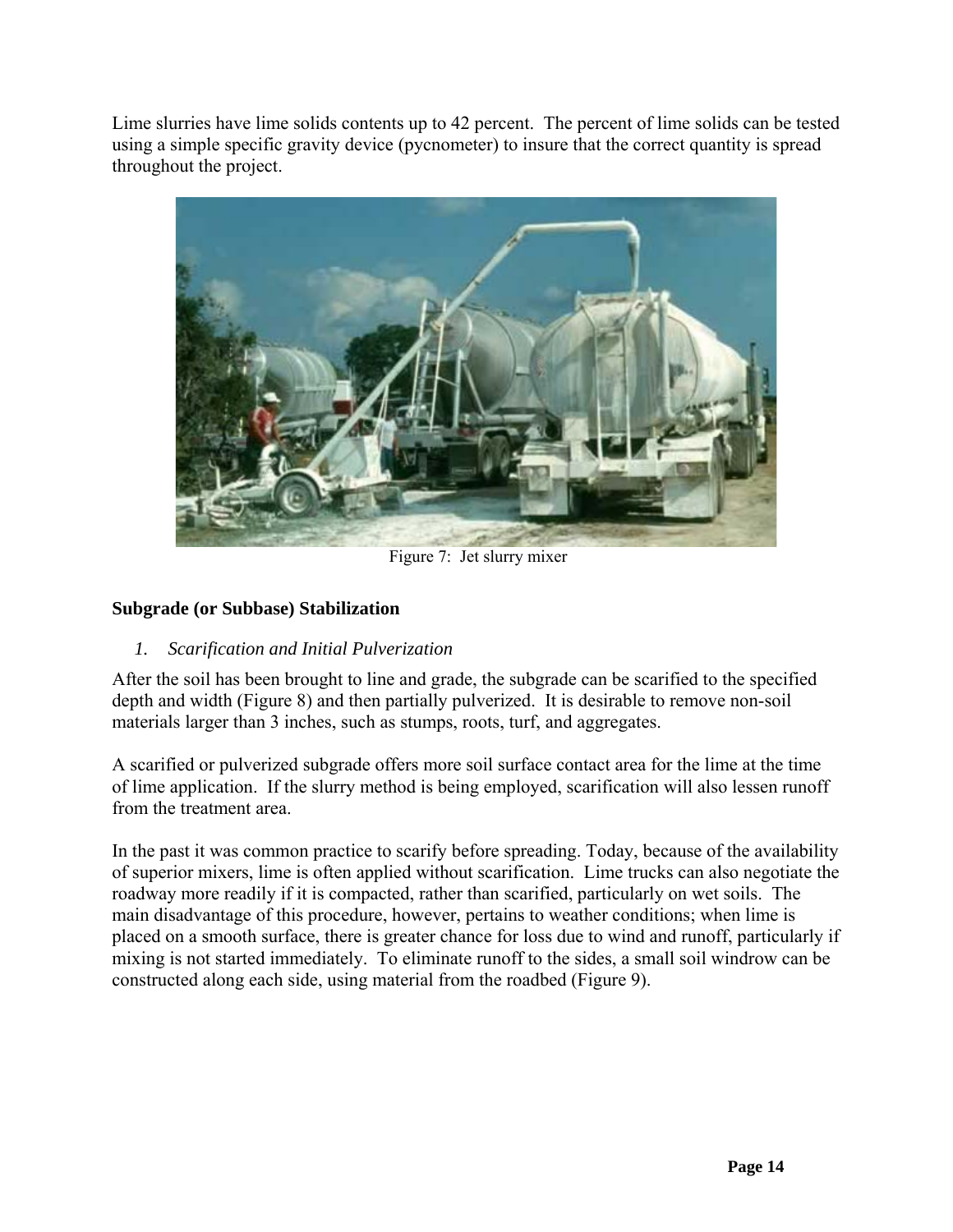

Figure 8: Scarification before lime application



Figure 9: Soil windrow used to contain lime before mixing

If quicklime is to be discharged in windrows, a smooth surface is desired so that uniform spreading by motor grader blade can be achieved. Therefore the soil should not be scarified before quicklime is applied in this manner.

Equipment: Grader-scarifier and/or disc harrow for scarification; rotary mixer for initial pulverization.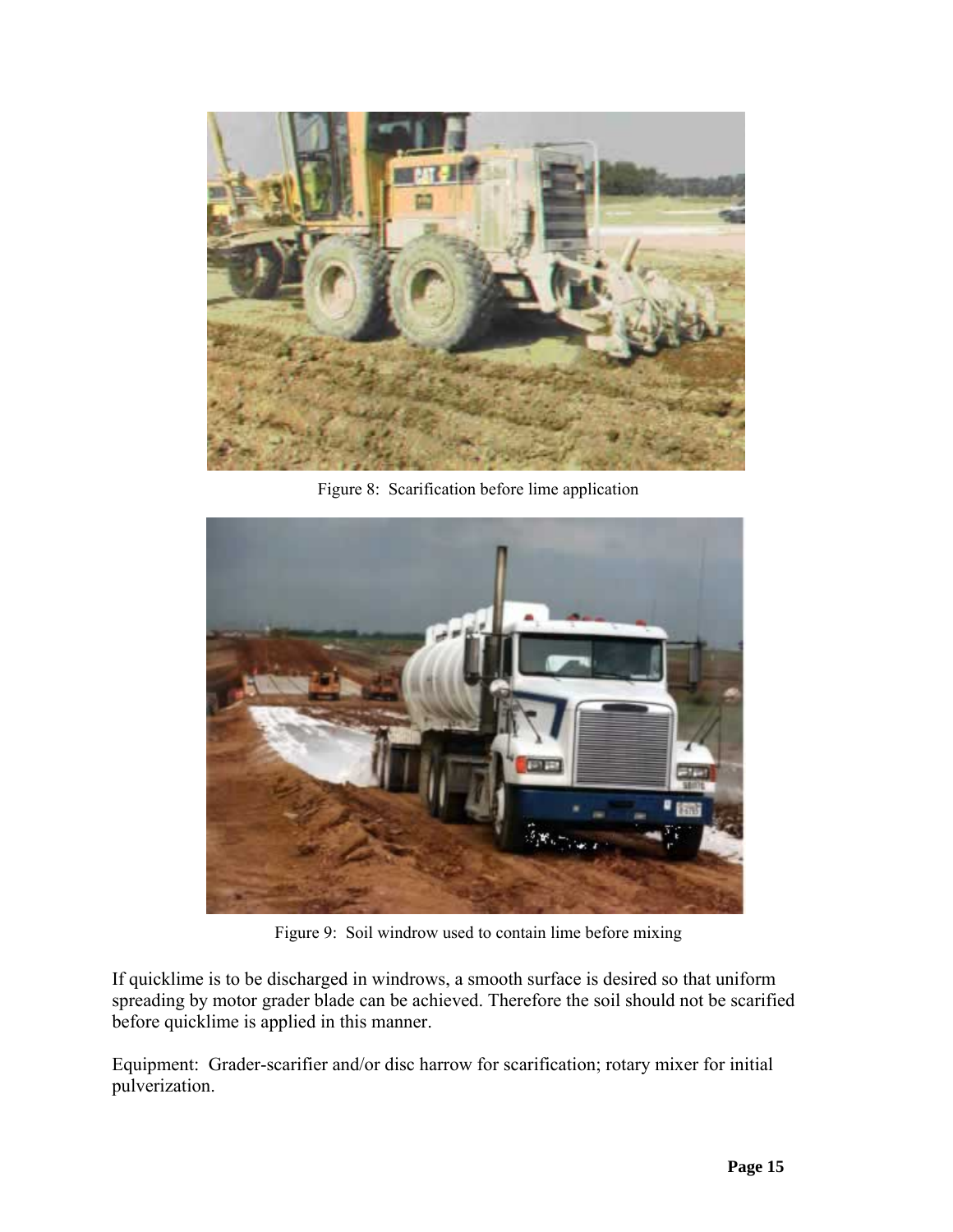## <span id="page-15-2"></span><span id="page-15-0"></span>*2. Lime Spreading*

## *Quicklime*

There are two ways that dry quicklime can be applied. First, self-unloading trucks or trailers can distribute quicklime pneumatically or mechanically the full width of the truck. Because granular and pebble quicklime flow is more controllable than hydrated lime, it is a common practice to use trucks with built in aggregate-type spreaders (Figure 10).

For use of a pneumatic spread bar, the quicklime is typically fine sized  $(\frac{1}{4}$ " by 0) to flow freely. A mechanical spread auger on the end of a truck, trailer, or a separate spread box can handle larger sized quicklime--typically up to  $\frac{1}{2}$ " size. The subbase can be uneven or scarified for this type of application. This application works well in very wet soil conditions.



Figure 10: Dry lime application with mechanical spreader $4$ 

To insure that the correct quantity of lime is spread, a pan or cloth of known area can be placed on the ground between the wheels of the spreader truck as it drives across the site. The collection container with the lime in it is weighed to insure that the quantity of lime is correct.

A second way that dry quicklime is applied is through a gravity drop into a windrow. Bottom dump tankers and clam shell bottom drop trailers are commonly used. A motor grader/ maintainer is used to spread the quicklime evenly. Larger-size lime up to  $\frac{3}{4}$  can be used. This method requires the area be level and dry enough so that the soil will not rut under the truck tires, which prevents uniform spreading. It is difficult to measure the application rate of lime when it is spread using a motor grader. The best method is to mark off an area in which a known quantity of lime will be spread and observe the grader to insure that it is spread evenly.

Regardless of the method used, the amount of lime applied to a site should not exceed the amount that can be mixed into the soil during the day of application.

<span id="page-15-1"></span><sup>&</sup>lt;sup>4</sup> Photo courtesy of Mt. Carmel Sand & Gravel.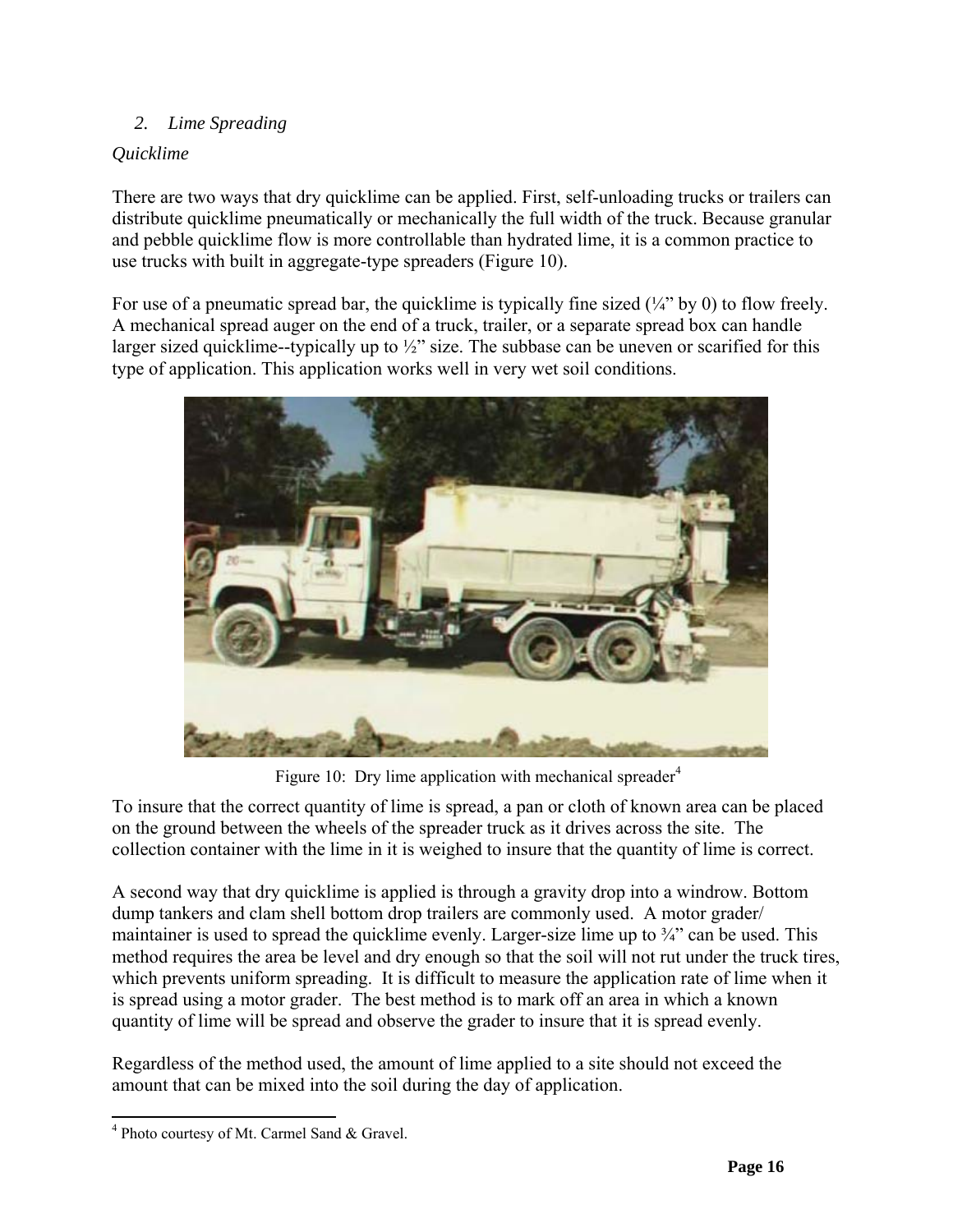## *Dry Hydrated Lime*

Hydrated lime should be uniformly spread at the specified percentage from suitably equipped trucks (Figure 10). An approved spreader is preferable for uniform distribution. The application rate of dry hydrated lime can be measured using the same method as described above for quicklime.

Dry hydrated lime should not be spread under windy conditions because of excessive dusting. Under windy conditions, in populated areas, or adjacent to heavy vehicle traffic, slurry application or proper quicklime applications can minimize dust related problems.

Equipment for dry hydrated lime application: For truck shipments, self-unloading bulk tanker trucks are most efficient for transporting and spreading lime because no rehandling is involved. Unloading is conducted pneumatically or by one or more integral screw conveyors. Spreading can be accomplished by a mechanical spreader attached to the rear, or through metal downspouts or flexible rubber boots extending from each conveyor or air line.

If live bottom trailers are used, the bodies should be enclosed to prevent dusting during transit to the job and during spreading. Spreading from live bottom trailers should be conducted by means of a mechanical spreader attached to the rear. Tailgate spreading of hydrated lime and leveling with a grader are not recommended.

#### *Slurry*

In this application, the soil is generally scarified and the slurry is applied by distributor trucks (Figure 11). Because lime in slurry form is much less concentrated than dry lime, often two or more passes are required to provide the specified amount of lime solids. To prevent runoff and consequent non-uniform lime distribution, the slurry is mixed into the soil immediately after each spreading pass.

The actual proportion used depends upon the percent of lime specified for the type of soil, and the percent of lime solids in the slurry. Solids in the slurry generally range between 30 and 35 percent, although technology exists to increase the solids to above 40 percent to reduce the number of passes made by the spreading trucks. The solids contained in the slurry (and, consequently, the quantity of lime available) can be easily measured in the mixing tanks or trucks using a specific gravity device. Once the solids content of the slurry is known, loads can be spread over measured areas to ensure the correct application rate.

Equipment for slurry application: Distributor trucks with recirculation capabilities are recommended to keep slurry in suspension. If the transit time is short, trucks without recirculating pumps can be employed. Spreading from the tank trucks is conducted by gravity or by pressure spray bars. Pressure distributors are preferred because they provide more uniform application.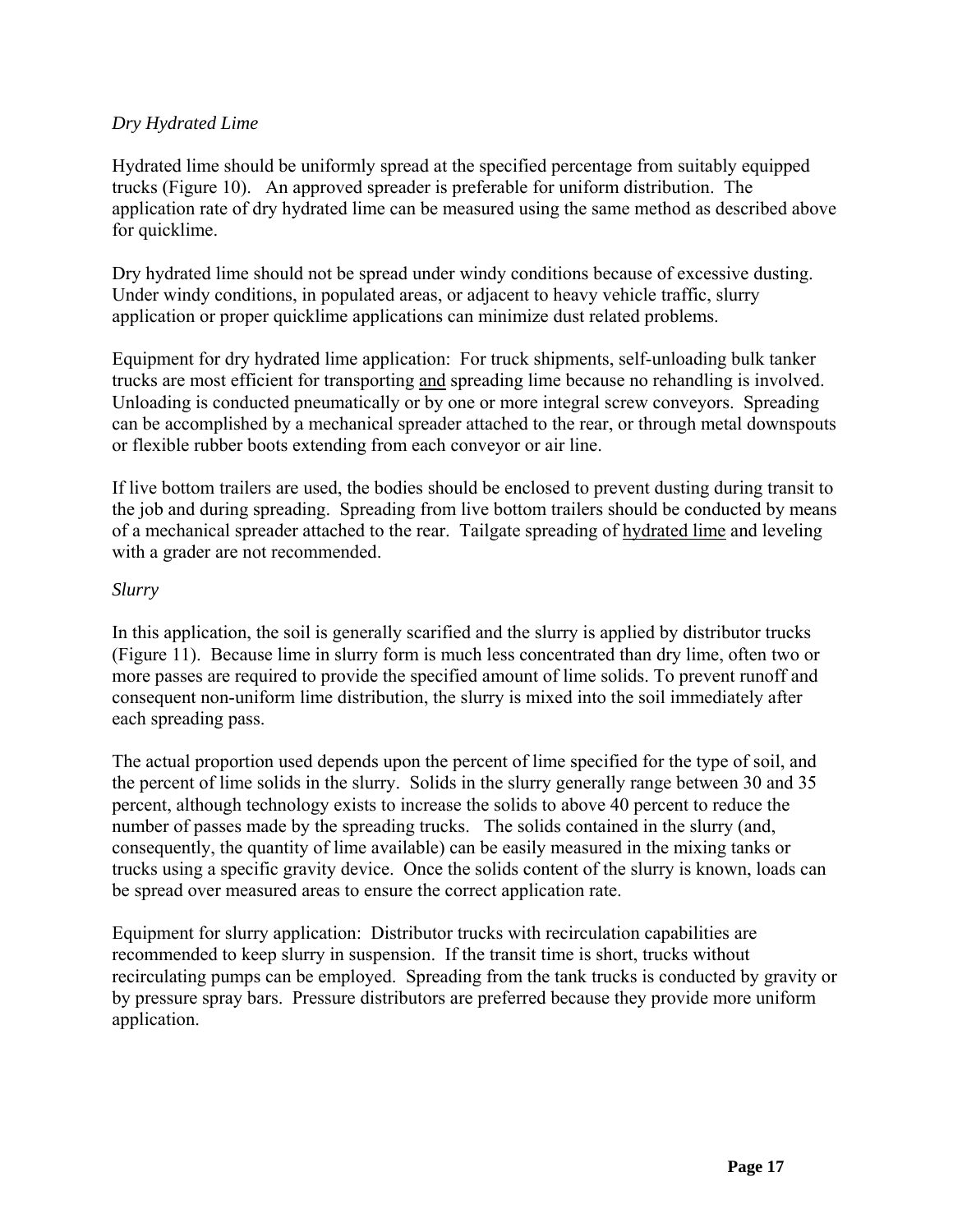<span id="page-17-0"></span>

Figure 11: Example of lime slurry application

## *3. Preliminary Mixing and Watering*

Preliminary mixing is required to distribute the lime throughout the soil and to initially pulverize the soil to prepare for the addition of water to initiate the chemical reaction for stabilization. This mixing can begin with scarification (Figure 12). Scarification may not be necessary for some modern mixers, however. During this process or immediately after, water should be added (Figure 13).



Figure 12: Scarification after lime spreading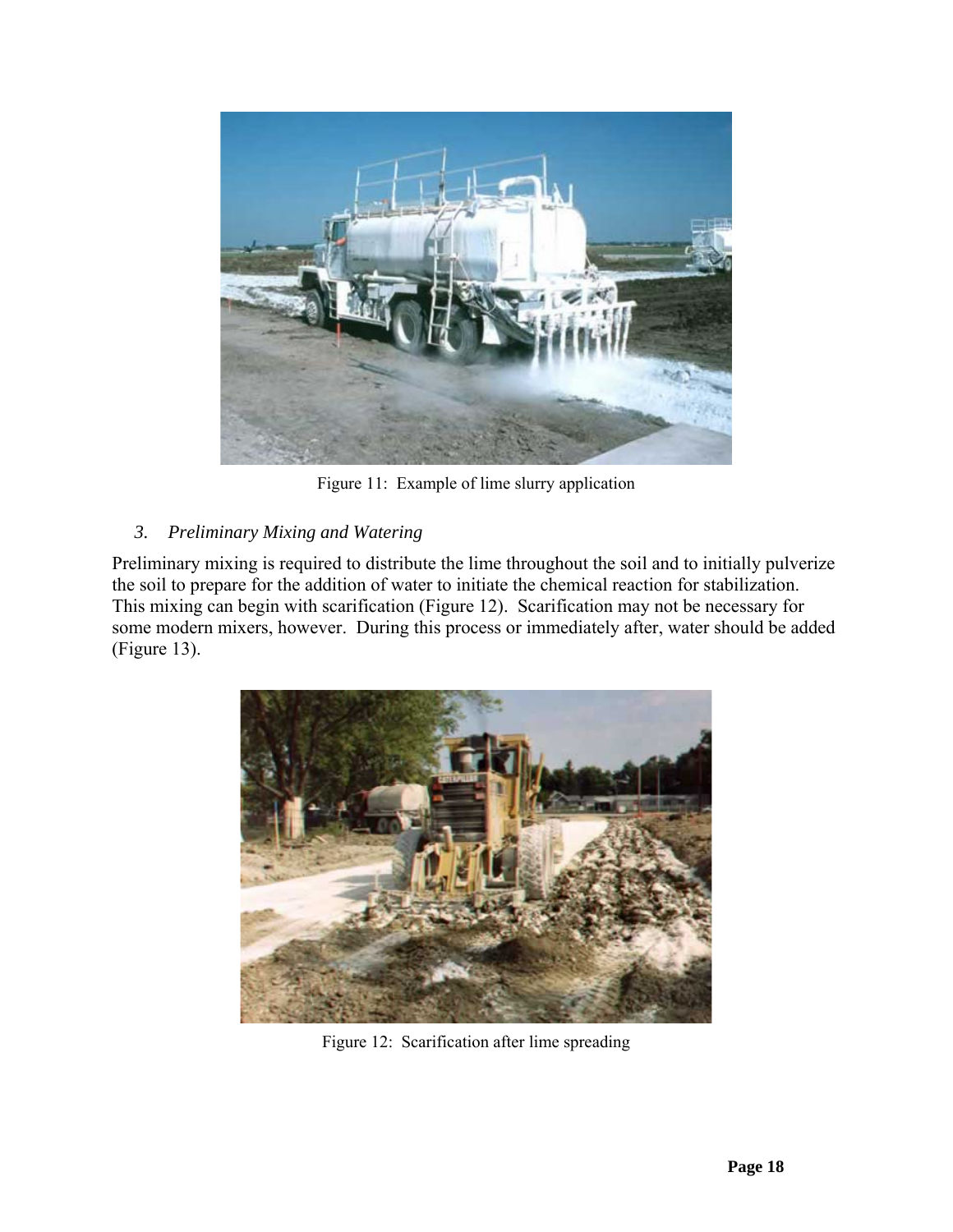

Figure 13: Adding water after dry lime application<sup>[5](#page-18-0)</sup>

Rotary mixers should be employed to ensure thorough mixing of the lime, soil, and water (Figure 14). With many rotary mixers, water can be added to the mix drum during soil-lime processing (Figure 15). This is the optimum method to add water to dry lime (quicklime or hydrated lime) and soil during the preliminary mixing and watering stage.



Figure 14: Rotary mixer used for initial mixing

<span id="page-18-0"></span><sup>&</sup>lt;sup>5</sup> Photo courtesy of Mt. Carmel Sand & Gravel.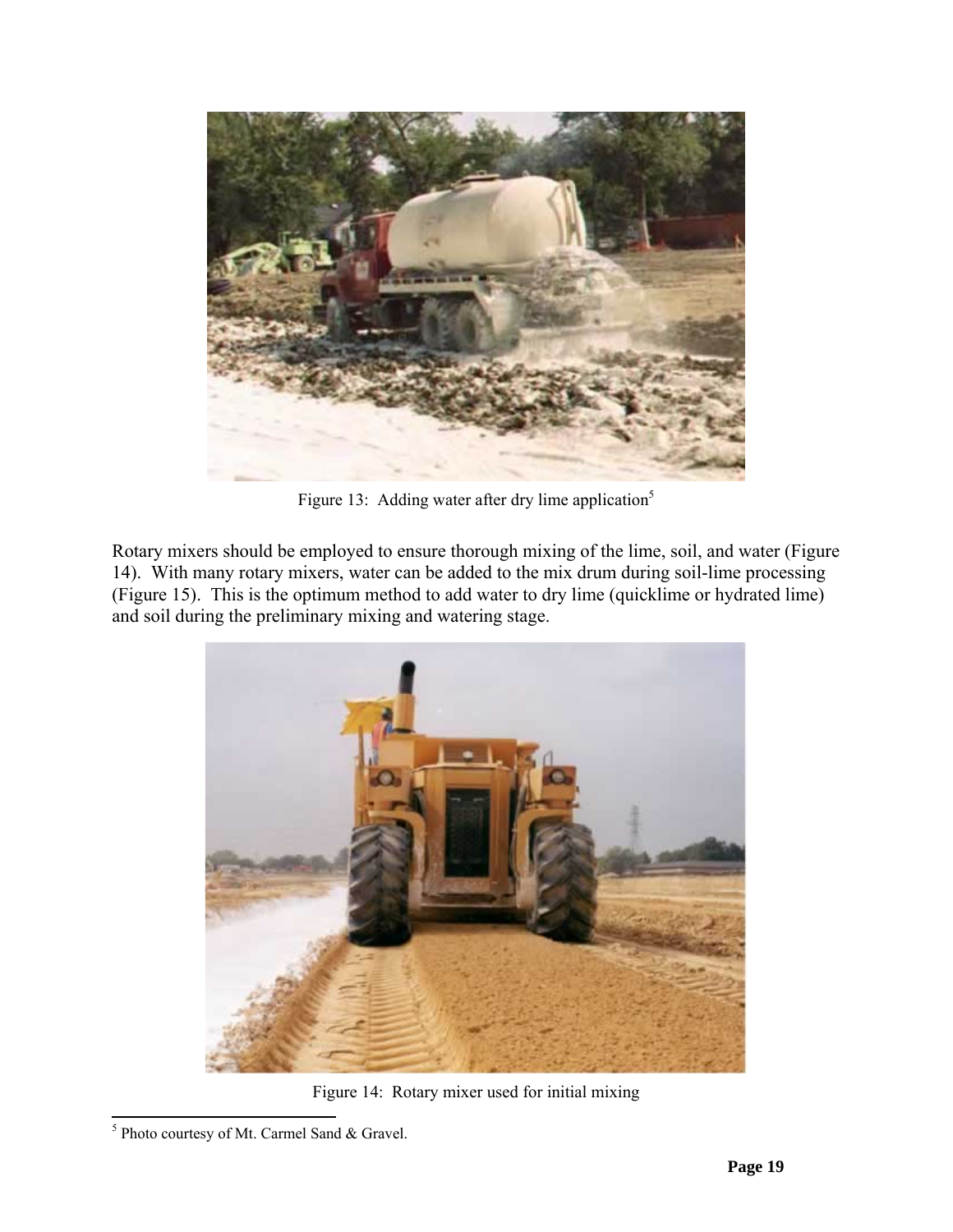

Figure 15: Rotary mixer with water truck attached

Regardless of the method used for water addition, it is essential that adequate water be added before final mixing to ensure complete hydration and to bring the soil moisture content 3 percent above optimum before compaction.

To hydrate dry quicklime, additional water may be needed. The balance of the quicklime stabilization operation is similar to that using hydrated lime or slurry. A key requirement when using quicklime is to ensure complete hydration before mixing is completed and compaction starts. The soil should also be spot checked with a shovel to ensure that no pockets of unhydrated quicklime remain. Where excessive amounts of quicklime are present (e.g., due to poor distribution), additional wetting and mixing are necessary to ensure complete hydration and a quality stabilization project.

To ensure that the stabilized section is the correct depth, small holes can be dug at random and the soil can be sprayed with a pH indicator such as phenolphthalein. Phenolphthalein changes from clear to red between pH 8.3 and 10. The color change indicates the location of the bottom of the mixing zone. Other pH indicators can measure higher pH levels if there is reason to suspect that inadequate lime has been mixed into the soil.

Where heavy clays are being stabilized, it is generally necessary to mix the lime-clay layer in two stages, allowing for an intervening 24 to 48 hour mellowing period. During this mellowing period the clay becomes friable so that pulverization can be readily attained during final mixing.

After mixing is complete, the lime-treated layer should be shaped as close to the final section as possible and lightly compacted with a roller in order to minimize evaporation loss or excessive wetting from possible rains during mellowing.

Equipment: Rotary mixer, water truck, and light sheepsfoot or pneumatic roller.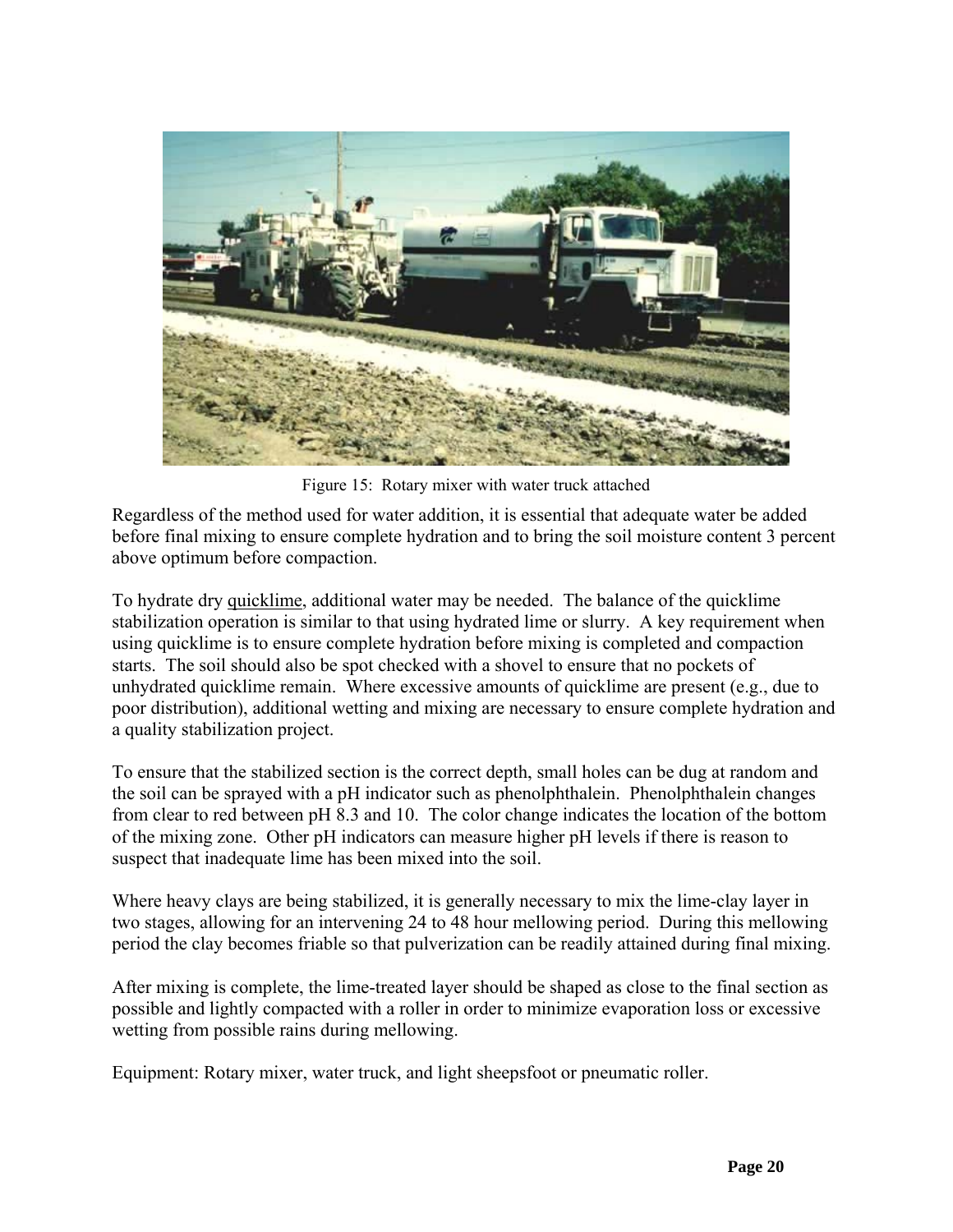## <span id="page-20-0"></span>*4. Mellowing Period*

The lime-soil mixture should mellow sufficiently to allow the chemical reaction to change (break down) the material. The duration of this mellowing period should be based on engineering judgment and is dependent on soil type. The mellowing period is typically 1 to 7 days. After mellowing, the soil should be remixed before compaction. For low Plasticity Index soils, or when drying or modification is the goal, mellowing is often not necessary.

## *5. Final Mixing and Pulverization*

To accomplish complete stabilization, adequate final pulverization of the clay fraction and thorough distribution of the lime throughout the soil are essential (Figure 16). Mixing and pulverization should continue until 100 percent of non-stone material passes the 1-inch sieve and at least 60 percent of non-stone material passes the number 4 sieve.



Figure 16: Mixing and pulverization

If quicklime is used, it is essential that all particles have hydrated and have been thoroughly mixed. For dry quicklime only, after final mixing, prior to compaction, visually inspect the soil to ensure thorough mixing has been achieved. Use of dry quicklime often produces light specks in the soil, which are grit or core that are not of concern; they are not unhydrated particles. If in doubt, place a sample of these particles in water. If they do not dissolve, they are harmless inert particles. If they do dissolve, they are lime particles, which indicates that additional mixing is needed before final compaction.

Additional water may be required during final mixing (prior to compaction) to bring the soil to 3 percent above optimum moisture content of the treated material.

If it is certain that the above pulverization requirement can be met during preliminary mixing, then the mellowing and final mixing steps (#4 and #5) may be eliminated.

Equipment: Rotary mixer for pulverization.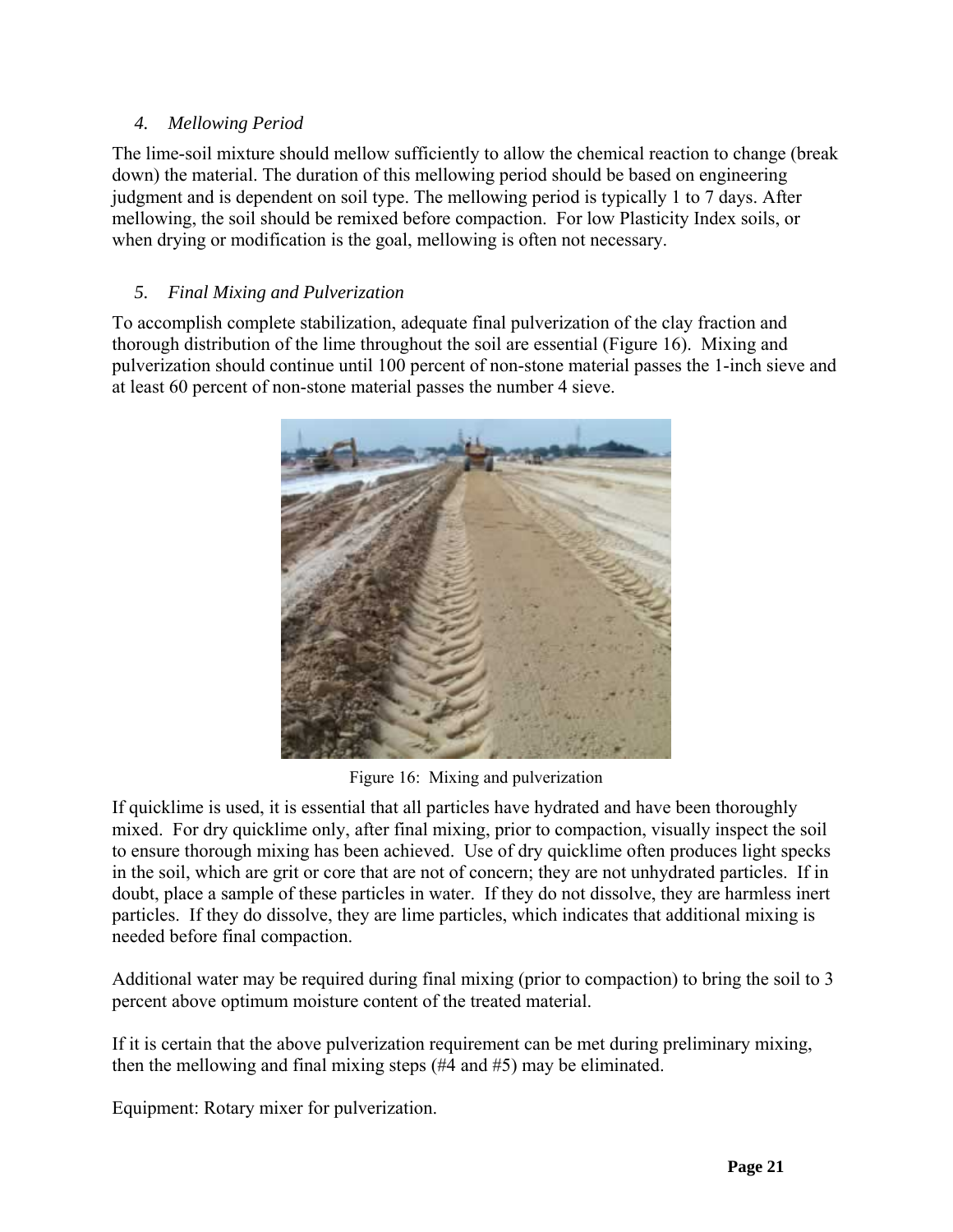## <span id="page-21-0"></span>*6. Compaction*

The lime-soil mixture should be compacted to the density required by specification, typically at least 95 percent of the maximum density obtained in the AASHTO T 99 (Standard Proctor) test. The density value should be based on the Proctor curve from a representative field sample of the lime-soil mixture – not the untreated (raw) soil.

Compaction should begin immediately after final mixing. If this is not possible, delays of up to four days should not be a problem if the mixture is lightly rolled and kept moist until compaction can be conducted. For longer delays, it may be necessary to incorporate a small amount of additional lime into the soil.

Equipment: To ensure adequate compaction, the equipment should be matched to the depth of the lift. Compaction can be accomplished in one lift using heavy pneumatic or vibratory padfoot rollers or a combination of the sheepsfoot and light pneumatic vibratory padfoot rollers or tamping foot rollers (Figure 17). Typically, the final surface compaction is completed using a steel wheel roller (Figure 18).



Figure 17: Sheepsfoot (above) & padfoot (below) rollers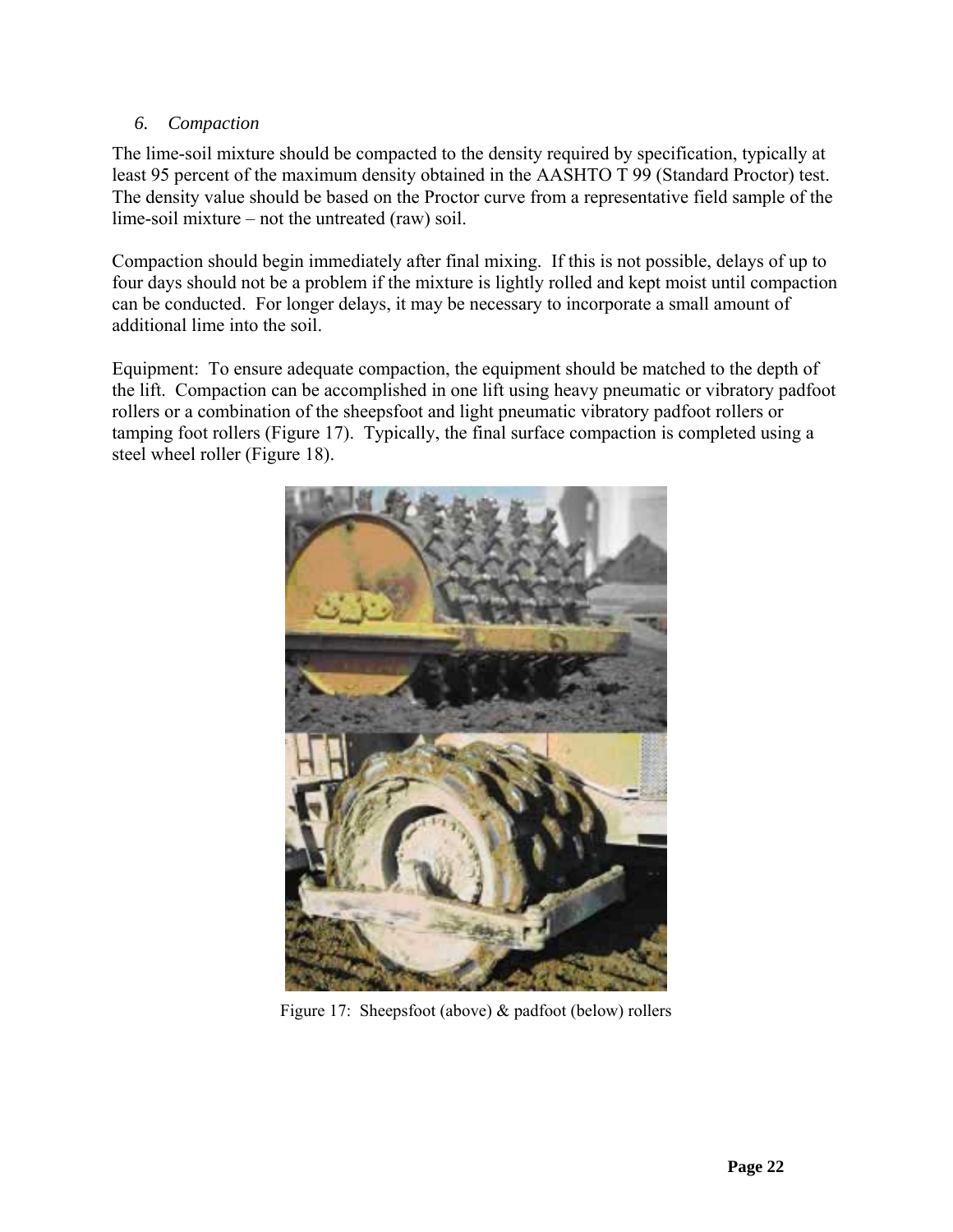<span id="page-22-0"></span>

Figure 18: Steel roller

## *7. Final Curing*

Before placing the next layer of subbase (or base course), the compacted subgrade (or subbase) should be allowed to harden until loaded dump trucks can operate without rutting the surface. During this time, the surface of the lime treated soil should be kept moist to aid in strength gain. This is called "curing" and can be done in two ways: (a) *moist curing*, which consists of maintaining the surface in a moist condition by light sprinkling and rolling when necessary, and (b) *membrane curing*, which involves sealing the compacted layer with a bituminous prime coat emulsion, either in one or multiple applications (Figure 19). A typical application rate is 0.10 to 0.25 gallons/square yard.



Figure 19: Prime coat emulsion for curing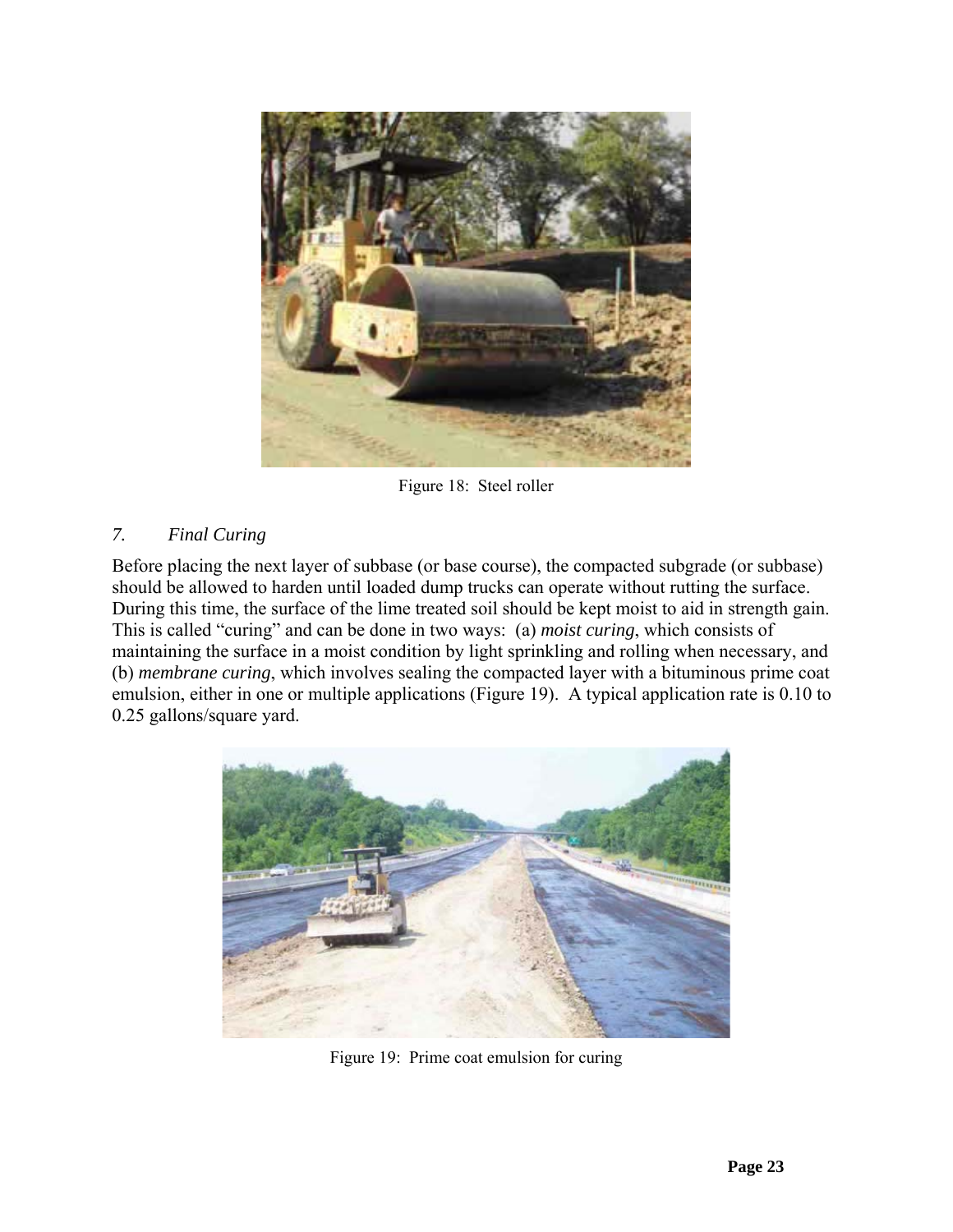#### <span id="page-23-0"></span>**Base Stabilization**

Lime often works well for stabilizing roads being reconstructed using "full depth reclamation." In addition, it can be used to improve marginal aggregate base materials, particularly those containing excess clay fines. The use of lime in both of these applications can contribute to the use of materials that would otherwise be wasted, transforming them into high quality structural materials.

#### <span id="page-23-1"></span>*Full Depth Reclamation*

Full depth reclamation is an attractive alternative when roads having inadequate base material need reconstruction. By pulverizing the surface course and mixing it with the existing base and subgrade, an improved structural base can be constructed in place to receive a new wearing course. Often the addition of a small percentage of lime (generally 2 to 3 percent) can dramatically improve the properties of the reclaimed base by reacting pozzolanically with clay contaminants and cementing the section together. In some cases, lime kiln dust or fly ash with lime is used to increase pozzolonic activity.

Construction procedures are similar to those above:

- 1. *Scarification and Pulverization* Typically, a rotary mixer is used to break the existing pavement and mix it with the base and subgrade materials to the full design depth. Depending upon the thickness of the pavement, more than one pass with the mixer may be required to reduce the pavement surfacing to a suitable size for mixing. Most specifications require that the asphalt surface course be pulverized so that 100 percent passes a 2-inch sieve; this necessitates the use of a rotary mixer. On occasion, the road may first be scarified using a motor grader, tractor-ripper, sheepsfoot roller, or crawlertractor. Large, modern reclaiming machines can pulverize thicker asphalt without first breaking up the surface.
- 2. *Lime Spreading* See discussion above (see p. [16\)](#page-15-2).
- 3. *Mixing and Watering* It is important to mix the lime thoroughly throughout the new base section. Sufficient water must be added to ensure that lime is hydrated (in the case of quicklime) and that it can react with the clay in the mixture. The mixing drums of most rotary mixers are equipped with hose fittings to connect to water trucks. This is a common way to introduce water into the full depth of the newly mixed layer. If that feature is not available, the reclaimed layer should be mixed, after which the surface should be watered and the section remixed. More than one application of water and additional mixing may be necessary. The final moisture content should be at least 2 percent above optimum to provide sufficient water for the lime/soil chemical reactions. This percentage differs from that discussed above, because there is a lower percentage of fine material in full depth reclamation than in clay stabilization.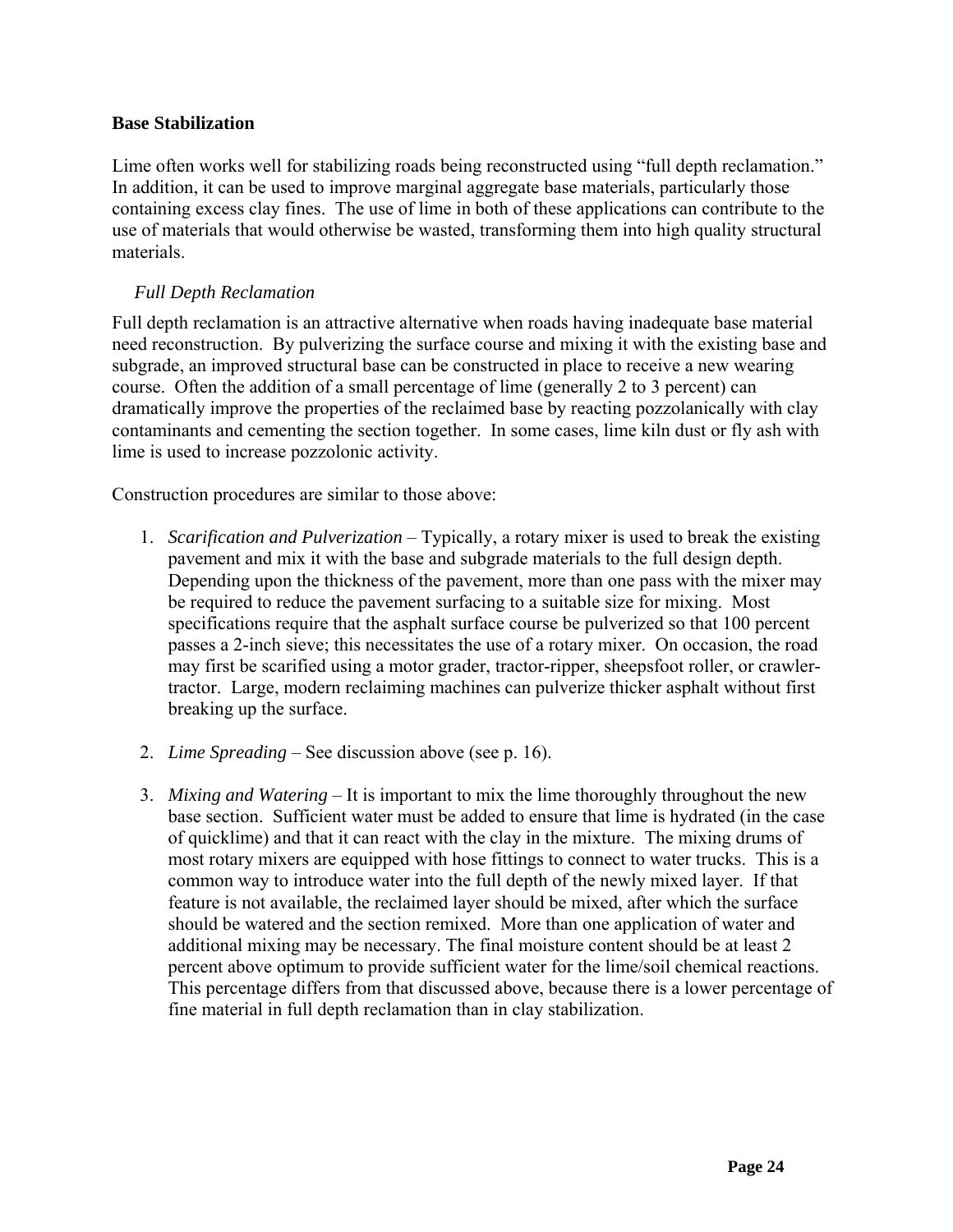- <span id="page-24-0"></span>4. *Compaction* – Initial compaction is usually performed as soon as possible after mixing, using a sheepsfoot type roller or a vibratory padfoot roller. After the section is shaped, final compaction can be accomplished using a smooth drum roller. The equipment should be appropriate for the depth of the section being constructed.
- 5. *Curing* As with any lime-stabilized structural layer, the surface of the reclaimed base section should be kept moist until it is covered by the wearing course. The moist curing or membrane curing methods described above should be used. The layer should be cured until loaded construction equipment can drive over it without leaving ruts.

## *Aggregate Base Course – Central Mixing*

Small percentages of lime (generally 1 to 2 percent) can be added to aggregate base courses containing excessive fines, often transforming marginal or non-specification materials into superior bases. If the excess fines are clays, lime reacts with them pozzolanically to transform them into cementitious agglomerations. With non-reactive fines, the recarbonation of the lime will often cement the fines into larger particles that contribute to the structural strength of the aggregate base.

- 1. *Mixing* Lime can be metered onto the cold feed belt conveying the aggregate base, immediately followed by a spray of water to hydrate the lime (in the case of quicklime) and to promote its chemical reaction with the clays or other fines. The aggregate should then be conveyed into a pugmill to ensure adequate blending before stockpiling.
- 2. *Placing Material* The treated aggregate base should be placed on the roadway using standard methods.
- 3. *Compaction* and *Curing* See discussion above (this page).

## **Lime for Drying & Modification**

Generally, lime treatment of granular base materials for drying and modification occurs at a central mixing location. For drying and modification of fine-grained subgrade materials, lime and soils are usually road mixed in place.

*Base Materials* – Where central mixing is used, the same steps as outlined for central mixing of aggregate base courses apply, namely: distributing the lime-aggregate mixture with a spreader box, compacting, and curing. With road-mixing, the five steps presented for full depth reclamation apply (see p. [24\)](#page-23-1). However, the curing period for lime-modified bases may be waived, since it is not paramount that the treated layer develop as great a strength as with conventional base stabilization.

*Subgrade Materials* – The same construction steps as described for subgrade stabilization apply (see p. [14\)](#page-13-1), with the exception that the mellowing period can be eliminated, and thus compaction can follow immediately after mixing. The fine degree of pulverization required in stabilization is not as essential for modification. Because of this, disc harrows alone may be adequate for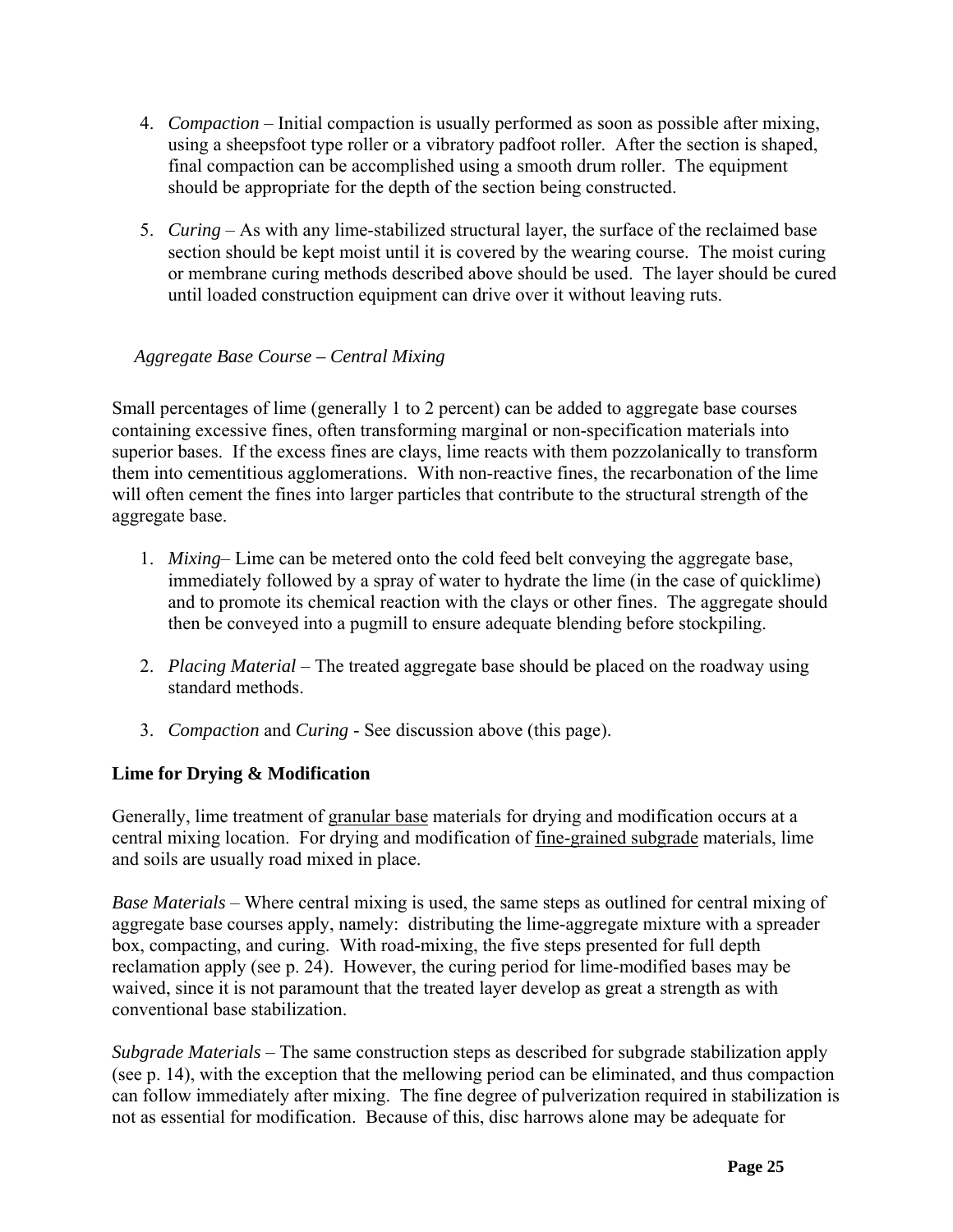mixing in extremely wet situations, although rotary mixers are still preferred for heavier soils. Because the objective of the treatment is to lower soil water content and/or temporarily improve workability and strength, compaction requirements may be reduced below 95 percent density, subject to the project engineer's approval. This is particularly true where lime modification is employed for producing a working table; in this case, driving heavy construction equipment on the surface (commonly referred to as "proof rolling") may be all that is required.

Where lime is used to condition a heavy clay soil for stabilization with cement or asphalt, the general procedure is to mix the lime and soil, seal the layer, mellow for 24 to 48 hours, remix, then apply the second additive, remix, compact, and cure for up to 7 days.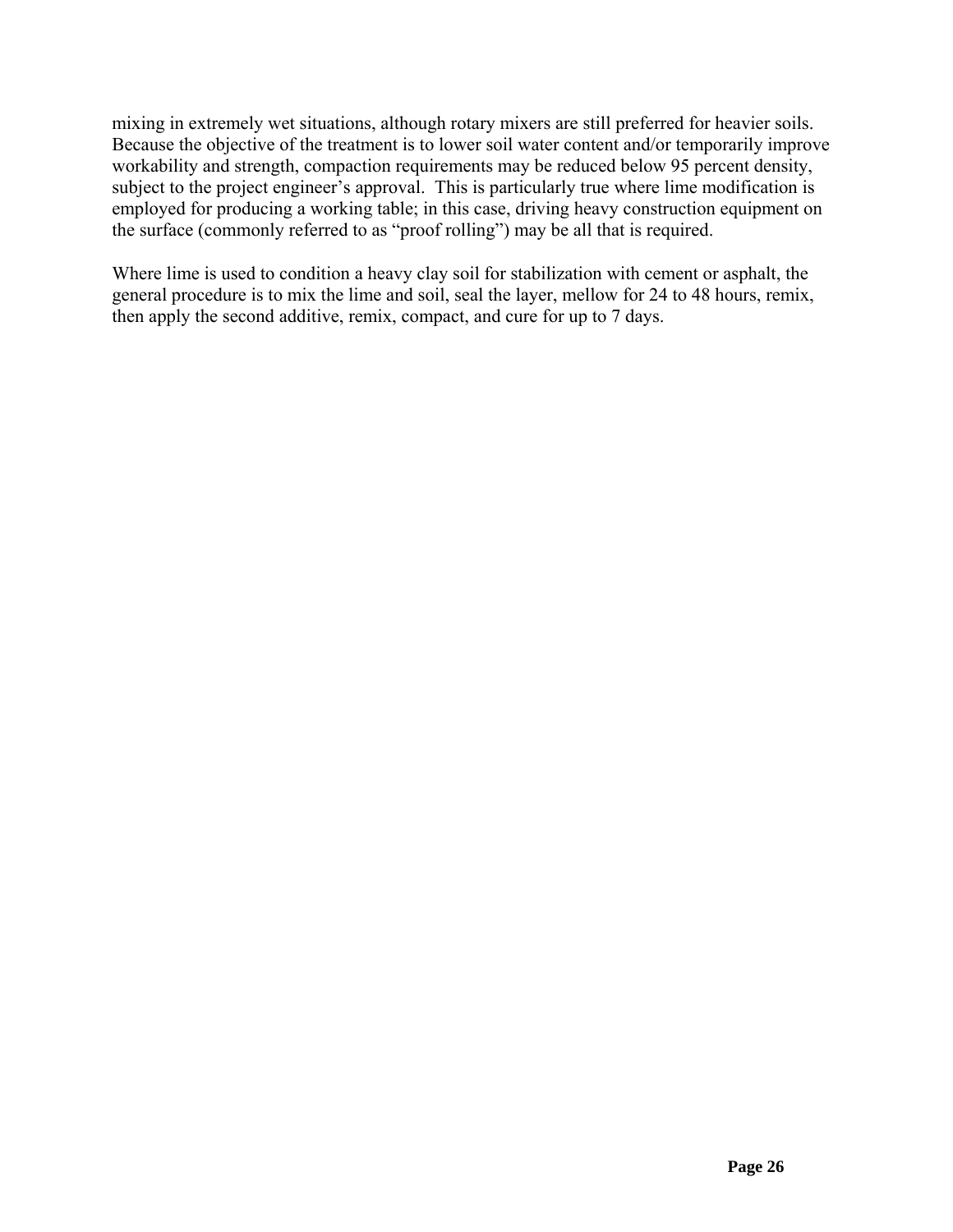#### **CHAPTER IV: ADDITIONAL CONSIDERATIONS**

<span id="page-26-0"></span>The following factors should be considered by both engineers and contractors in the design and construction of lime-stabilized roads.

#### **Maintaining Traffic**

The ideal solution to the problem of maintaining traffic during lime stabilization construction is to re-route traffic around the construction until a part of the wearing surface has been applied. If traffic must be accommodated during curing and before application of the wearing surface, there is less chance of damage to the stabilized layer if the number and weight of vehicles can be minimized. Although trucks carrying 25-ton loads have been adequately supported by one-dayold, well-compacted lime-clay subbases, heavy wheel loads may cause spot rutting in freshly compacted bases. Such rutting usually reveals inadequate compaction. These ruts or soft spots can be reworked and recompacted.

#### **Need for Wearing Surface**

All lime-stabilized bases require a wearing surface of at least a bituminous seal coat because an unprotected lime-stabilized base has poor resistance to the abrasive action of continued traffic. Temporary access construction haulage roads are a potential exception. However, if these roads are to be used heavily longer than a year, a seal coat is recommended.

#### **Climatic Limitations**

Lime stabilization takes time and requires some warm weather to harden properly. As a general rule, the air temperature should be 40 degrees F. in the shade and rising for lime stabilization. Where lime is used solely to dry up wet soils for compaction and not for permanent stabilization, the operation can be carried out in colder weather. In no case, however, should lime be applied to frozen soil.

#### **Freezing Contingencies**

When premature freezes occur or when jobs have been badly delayed into cold weather, damage from frost can be minimized by the following procedures:

- 1. Reroll the freshly compacted lime-treated aggregate base the day after a freeze. Experience has shown that subsequent intermittent freezes have little effect on the base. The first freeze usually causes some "puckering " or distortion in the top 1 inch.
- 2. If spring "breakup" occurs as a result of late fall construction, distressed sections can be reworked and recompacted into permanent, durable sections. Most of the lime is still active and "free," and will readily react during the ensuing warm spring weather. In reworking, it may be desirable to add lime to compensate for a possible decrease in soil pH.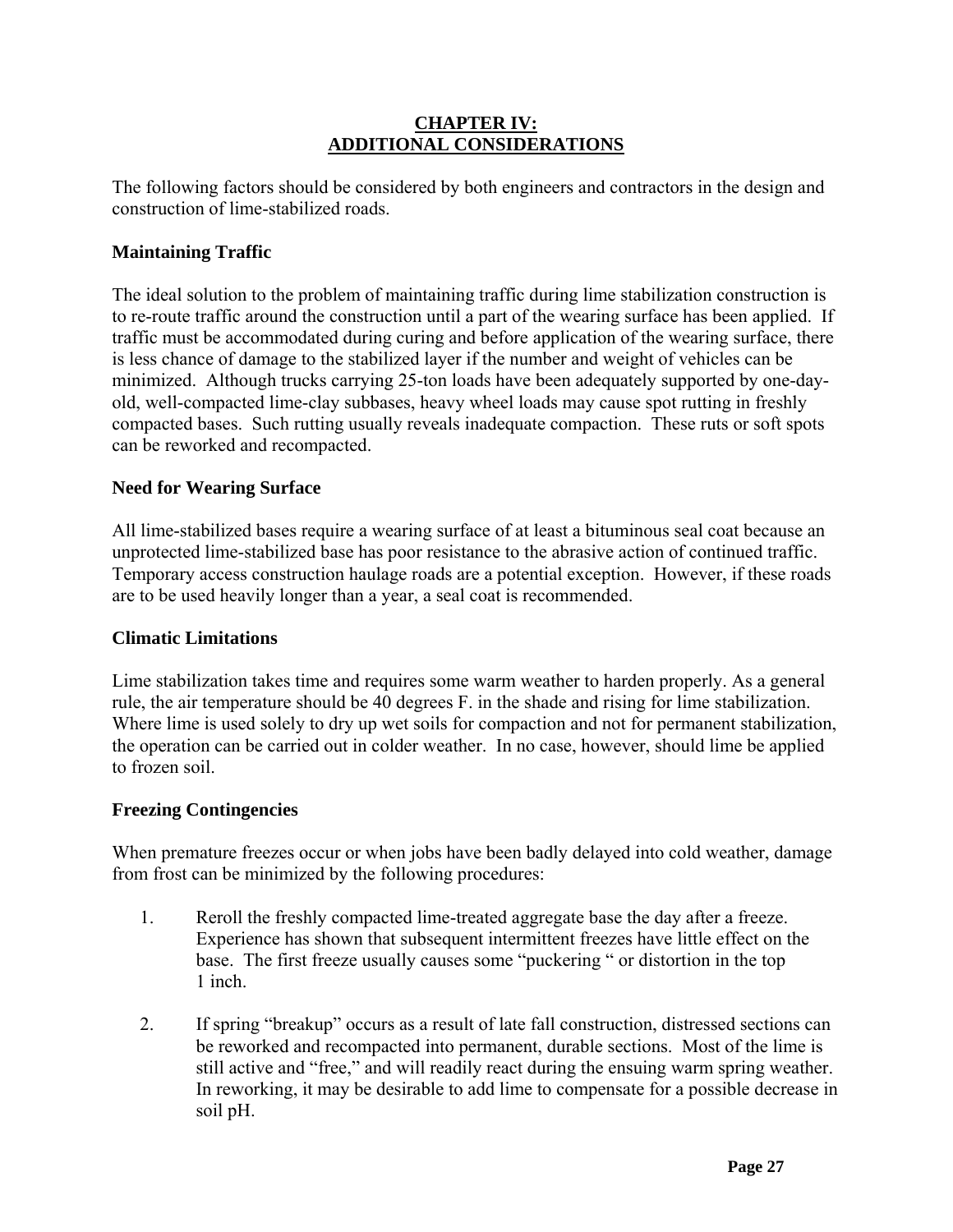<span id="page-27-0"></span>3. In the event of a winter shutdown, newly stabilized subgrades should be protected with a layer of suitable cover material, e.g., borrow soils.

## **Early Spring Start**

The use of lime lengthens the spring construction period by allowing operations to start much earlier – just as soon as the frost is out of the ground. Subsequent freezes are generally not damaging since they are short-lived. In early spring, construction can proceed with lime even when the ground is saturated with moisture. This is due to lime's drying effect, which ultimately allows the saturated soil to be worked without heavy equipment bogging down. Without lime, the contractor must wait for nature's drying action, causing weeks of lost construction time.

#### **Construction Flexibility**

Flexibility in construction is also possible because soil-lime mixtures can be retempered and reworked if contingencies cause delays while lime stabilization is in progress. This is true even after the cementing or hardening action begins.

#### **Rain Not Detrimental**

During light rains, lime spreading, mixing, and compaction can continue normal operation. Spreading of dry lime by motor grader in the rain can be difficult if not done quickly as the lime becomes wet. Also, rain can create alkaline runoff if the lime is not contained by scarified soil or berms and quickly incorporated into the soil. Once the lime is mixed with soil, however, light rains reduce the amount of sprinkling needed for compaction.

Following compaction, the lime-treated layer is largely impervious to moisture and it sheds rainwater similar to a paved road. This means that even with hard rains, there are usually only minimal delays before the surfacing can be applied (or in case of subgrade stabilization, the base course placed).

#### **Lime Safety Precautions**

The safety guidelines below are general in nature. Precautions for the specific lime product used can be found in its Material Safety Data Sheet (MSDS), which is available from the lime producer or supplier.

#### *Worker Safety*

Lime, particularly quicklime, is an alkaline material that is reactive in the presence of moisture. Workers handling lime must be trained and wear proper protective equipment. Soil applications can create exposure to airborne lime dust, which should be avoided.

 Eye Hazards—Lime can cause severe eye irritation or burning, including permanent damage. Eye protection (chemical goggles, safety glasses and/or face shield) should be worn where there is a risk of lime exposure. Contact lenses should not be worn when working with lime products.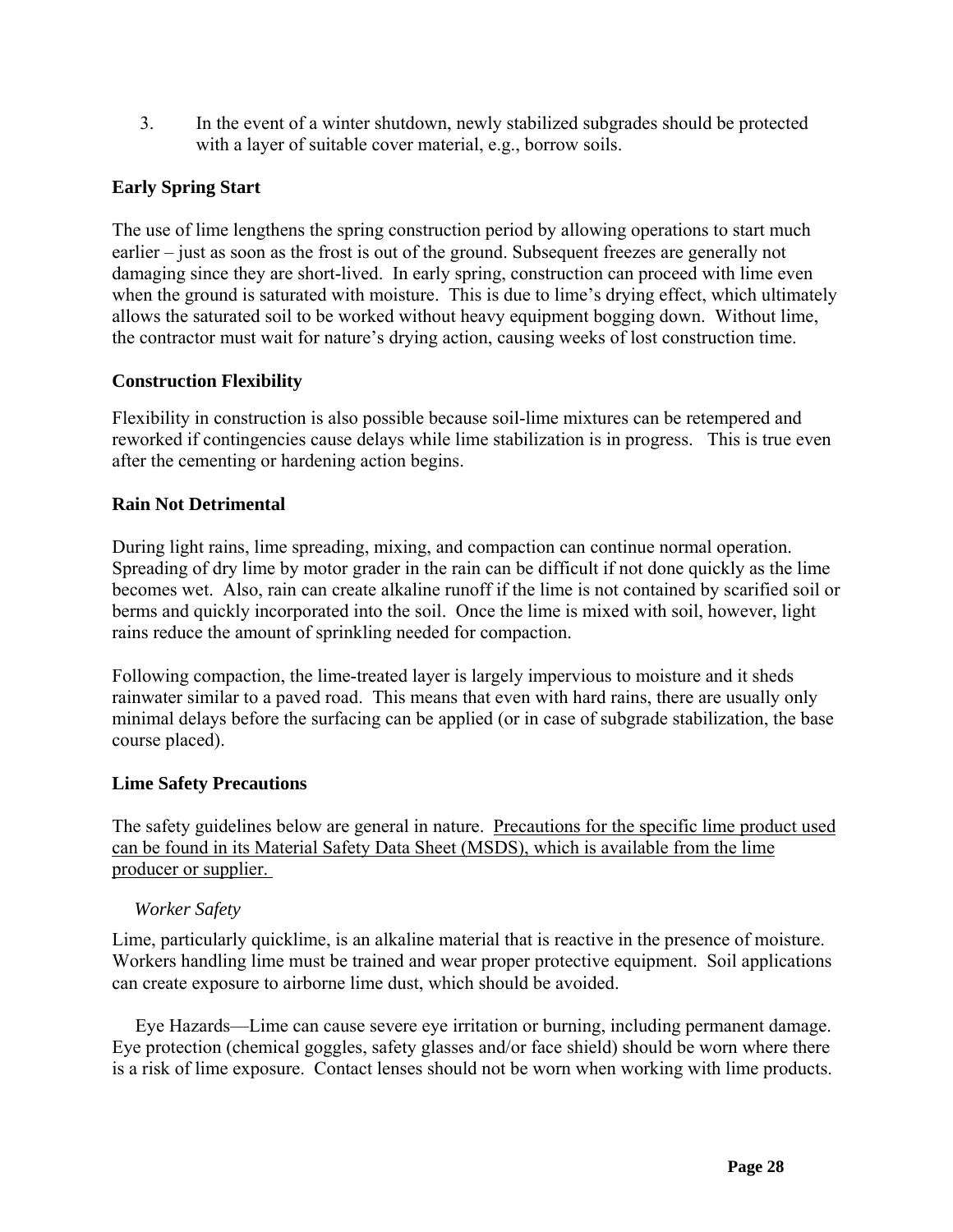<span id="page-28-0"></span> Skin Hazards—Lime can cause irritation and burns to unprotected skin, especially in the presence of moisture. Prolonged contact with unprotected skin should be avoided. Protective gloves and clothing that fully covers arms and legs are recommended. Particular care should be exercised with quicklime because its reaction with moisture generates heat capable of causing thermal burns.

 Inhalation Hazards—Lime dust is irritating if inhaled. In most cases, nuisance dust masks provide adequate protection. In high exposure situations, further respiratory protection may be appropriate, depending on the concentration and length of exposure (consult MSDS for applicable exposure limits).

## *Product Safety*

Care should be taken to avoid accidental mixing of quicklime and water (in any form, including chemicals containing water of hydration) to avoid creating excessive heat. Heat released by this reaction can ignite combustible materials or cause thermal damage to property or persons.

Lime dust can be removed from vehicles using rags dampened with dilute vinegar. After applying dilute vinegar, vehicles (especially chrome surfaces) must be washed with water.

## *First Aid*

The Material Safety Data Sheet (MSDS) for the specific lime product should always be consulted for detailed first aid information. The following guidelines are general in nature.

If skin contact occurs, brush off dry lime and then wash exposed skin with large amounts of water. If skin burns occur, administer first aid and seek medical attention, if necessary.

If lime comes in contact with the eyes, they should first be flushed with large amounts of water. Seek medical attention immediately after administering first aid.

For inhalation, remove exposed person to fresh air. Seek medical attention immediately after administering first aid.

For further steps, consult the MSDS and follow the instructions of medical personnel.

## **Dry Lime – Bags**

Bagged lime is sometimes used to create a working platform for equipment on poor soils (particularly for jobsite entrance and exit points) and for smaller projects. This method is rarely used on mainline roadway construction.

Bags are delivered in dump or flatbed trucks and evenly spaced for the required distribution. To simplify the spacing calculations, refer to Figures 25 and [26.](#page-40-0) A hypothetical example illustrating the use of these graphs follows: Assume that the project involves 1 foot of stabilization (compacted depth), 4 percent lime, a soil having a compacted density of 110 pounds/cubic foot, and a construction site or smaller roadway of 16-foot width. Using Figure 25, it can be seen that approximately 40 pounds of hydrated lime is required per square yard. Using the information in Figure [26,](#page-40-0) it can be seen that the 50-pound bags should be spaced on 18-inch centers in one line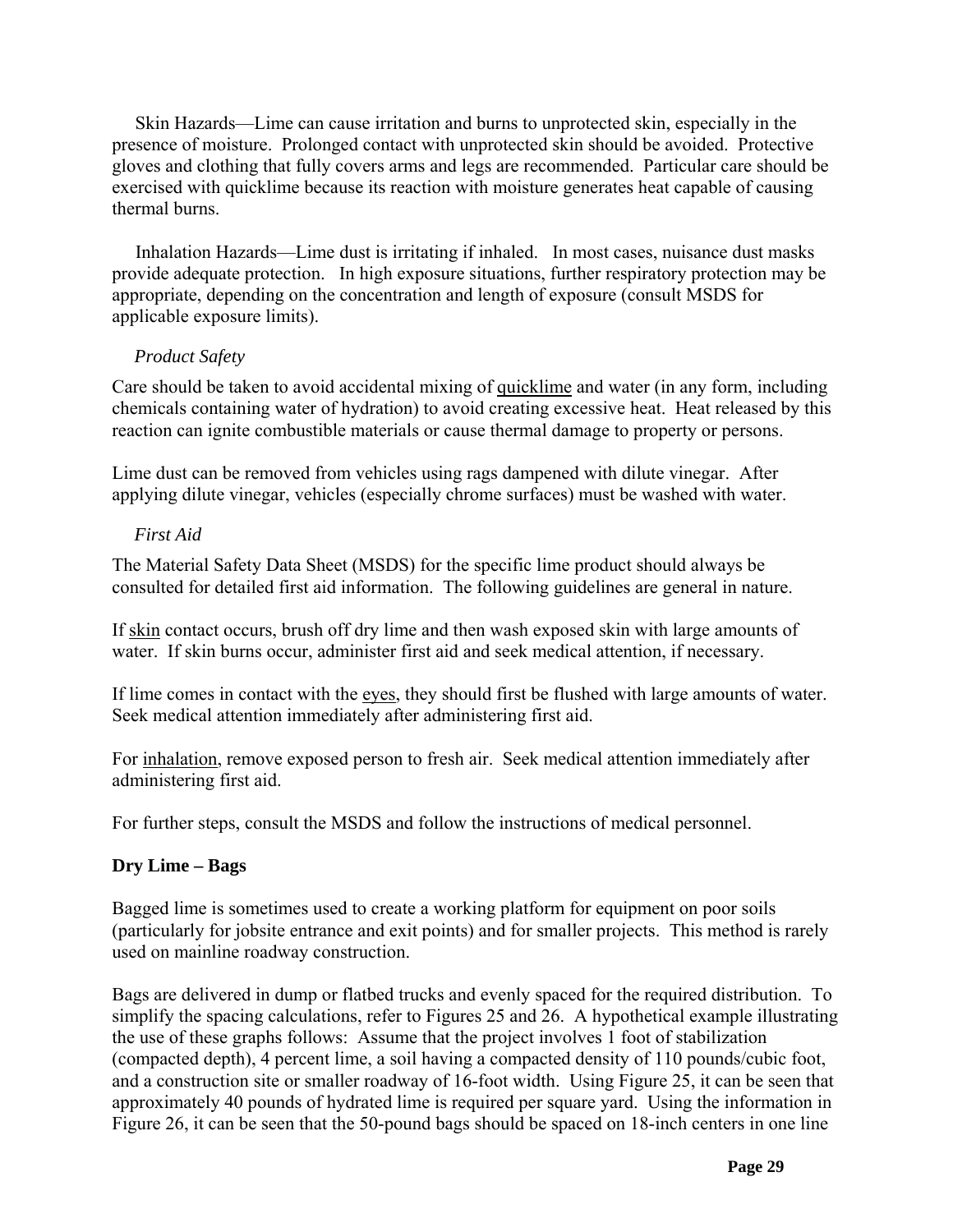<span id="page-29-0"></span>along the middle of the roadway (or in two lines, with bags spaced on 36 inch longitudinal centers). Generally, with windrow mixing by a grader, one or two lines of bags are used; with rotary mixing, several lines are employed, i.e., checkerboard fashion. As a rule of thumb, for a 1-foot stabilized layer of most soils, 1 percent hydrated lime corresponds to about 10 pounds/square yard; 2 percent to 20 pounds/square yard; etc. However, this may vary from 8 to 14 pounds/square for 1 percent application, depending on the soil type.

After the bags are properly placed, they are slit with a knife or shovel and the lime is dumped into piles or into transverse windrows across the roadway. The lime is then leveled by using a motor grader/maintainer to ensure uniform spreading of the predetermined spacing. On very small jobs, hand raking or the use of a spike-tooth harrow or drag pulled by a tractor or truck may be used to level the lime. Generally, two passes are required. Immediately thereafter, the lime is sprinkled with water.

Disadvantages of the bag method over the dry bulk and slurry methods include higher cost of lime (due to costs of bagging), greater labor costs due to considerable extra physical handling, and slower operation. Despite these disadvantages, however, bagged lime may still be practical for small projects, such as city streets or sidewalks (provided dust is controlled), secondary roads, smaller areas of commercial projects, and maintenance (patching).

## **Bulk Density**

Lime additions to soil are usually specified by percent weight of the dry soil density, rather than volume. Hydrated lime is rather light and bulky, having bulk densities ranging between 30 and 40 pounds/cubic foot (35 pounds/cubic foot on average). Specific gravities of high calcium hydrated lime are 2.3-2.4, and of normal dolomitic hydrated lime 2.7-2.9. Soil typically weighs 100 to 120 pounds/cubic foot, thus, hydrated lime weighs about one-third as much as the average soil. An application of 3 percent of hydrated lime by weight is equivalent to 9 percent hydrated lime by volume.

Quicklime is heavier than hydrated lime, weighing 55-60 pounds/cubic foot in pebble form and having a specific gravity of 3.2-3.4. Quicklime sized  $\frac{1}{4}$ -inch or less typically weighs 65 pounds/cubic foot.

#### **Use of Other Stabilizers with Lime**

#### *Base Stabilization*

In clay areas devoid of base material, lime has been used jointly with other stabilizers--notably Portland cement, bituminous emulsions, or foamed asphalt--to provide base courses for secondary roads and residential streets. Because these other additives cannot be mixed successfully with plastic clays, lime (generally 2 to 3 percent) is first incorporated into the soil to make it friable, thereby allowing the cement or asphalt to be mixed adequately.

In asphalt stabilization of base materials in place, a small percentage of lime (generally up to 2 percent) is often used to dry up wet material, so that the asphalt can be properly mixed, and the particles coated.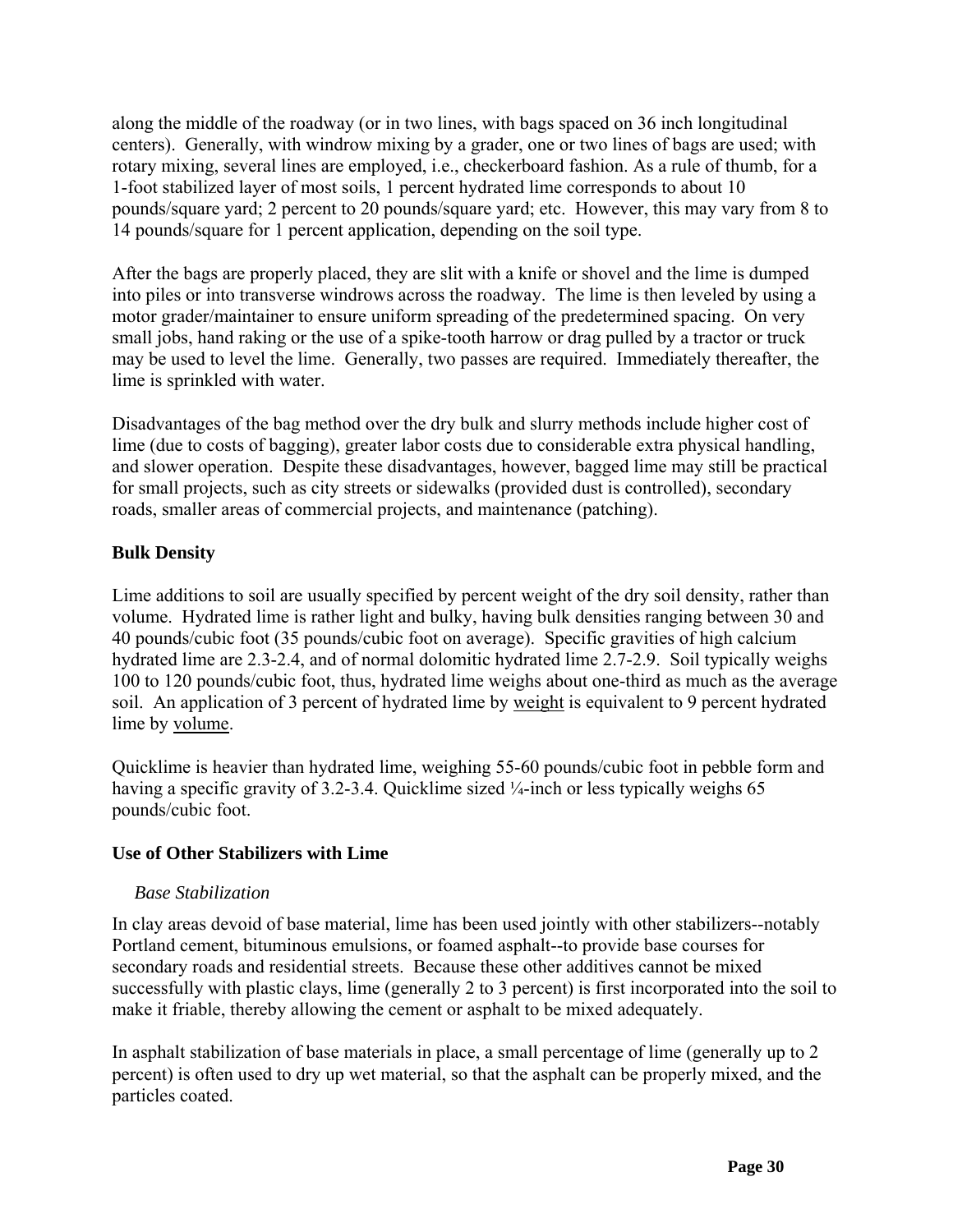#### <span id="page-30-0"></span>*Lime-Fly Ash or Lime Kiln Dust Subgrade Construction*

When added in the proper quantity, lime alone will effectively stabilize most clay soils. When the soil is not sufficiently reactive, however, additional silica and alumina may be needed for stabilization. Use of lime kiln dust  $(LKD)$  or lime and fly ash are two alternatives.<sup>[6](#page-30-1)</sup>

Alumina, silica, and lime are three of the principal constituents of lime kiln dust. With proper design, this material can be used for soil modification, including modification of soils with lower clay concentrations[.7](#page-30-2) If adequate lime (and silica and alumina) are present, LKD can also be used for soil stabilization. Construction procedures are essentially the same as those used for dry quicklime (see p. [16\)](#page-15-2).

Fly ash contains significant amounts of alumina and silica. Lime-fly ash (LFA) combinations can be added to the soil in two ways:

The lime and dry fly ash can be pre-blended to the proper proportions, transported to the job site, then spread and mixed into the soil. If quicklime is used, the maximum particle size is often limited to <sup>1</sup>/<sub>8</sub> or <sup>1</sup>/<sub>4</sub> inch to ensure that the fine-grained fly ash does not unduly segregate from the lime.

Lime and fly ash can also be spread and mixed into the soil in two separate operations. Typically, the lime is spread first and mixed into the soil with adequate moisture to bring the soil moisture content to 3 percent above optimum. If necessary, the soil is allowed to mellow. Then, fly ash is added at the prescribed rate and additional water is added as needed for final mixing. After final mixing, the treated soil is compacted, graded and cured.

Fly ash can be spread in two forms – dry or moisture-conditioned. Moisture-conditioned ash typically contains 10 to 25 percent water (by weight of dry fly ash), making it virtually dust-free. Generally, only non-self cementing Class F fly ash meeting the requirements of ASTM 618 is suitable for use in the moisture-conditioned state. When mixed with water, most Class C fly ash is self-cementing and cannot be easily spread onto the soil.

Dry ash is spread using the same equipment used to spread dry hydrated lime or fine quicklime (see p. [16\)](#page-15-2). Moisture-conditioned Class F fly ash can be spread with asphalt paving machines (Figure 20) or with specially-modified mechanical spreading trucks (to ensure that the moist ash will not plug during spreading). Because fly ash is normally proportioned by dry weight, it is important to properly account for the weight of water when using moisture-conditioned fly ash. The balance of construction procedures are essentially the same as those used for dry quicklime (see p. [16\)](#page-15-2).

<span id="page-30-1"></span>6 <sup>6</sup> The variability of composition should be considered in design and use of any by-product material.

<span id="page-30-2"></span> $\frac{7}{7}$  General guidelines for use of LKD appear in ASTM standard D5050 (see Appendix A).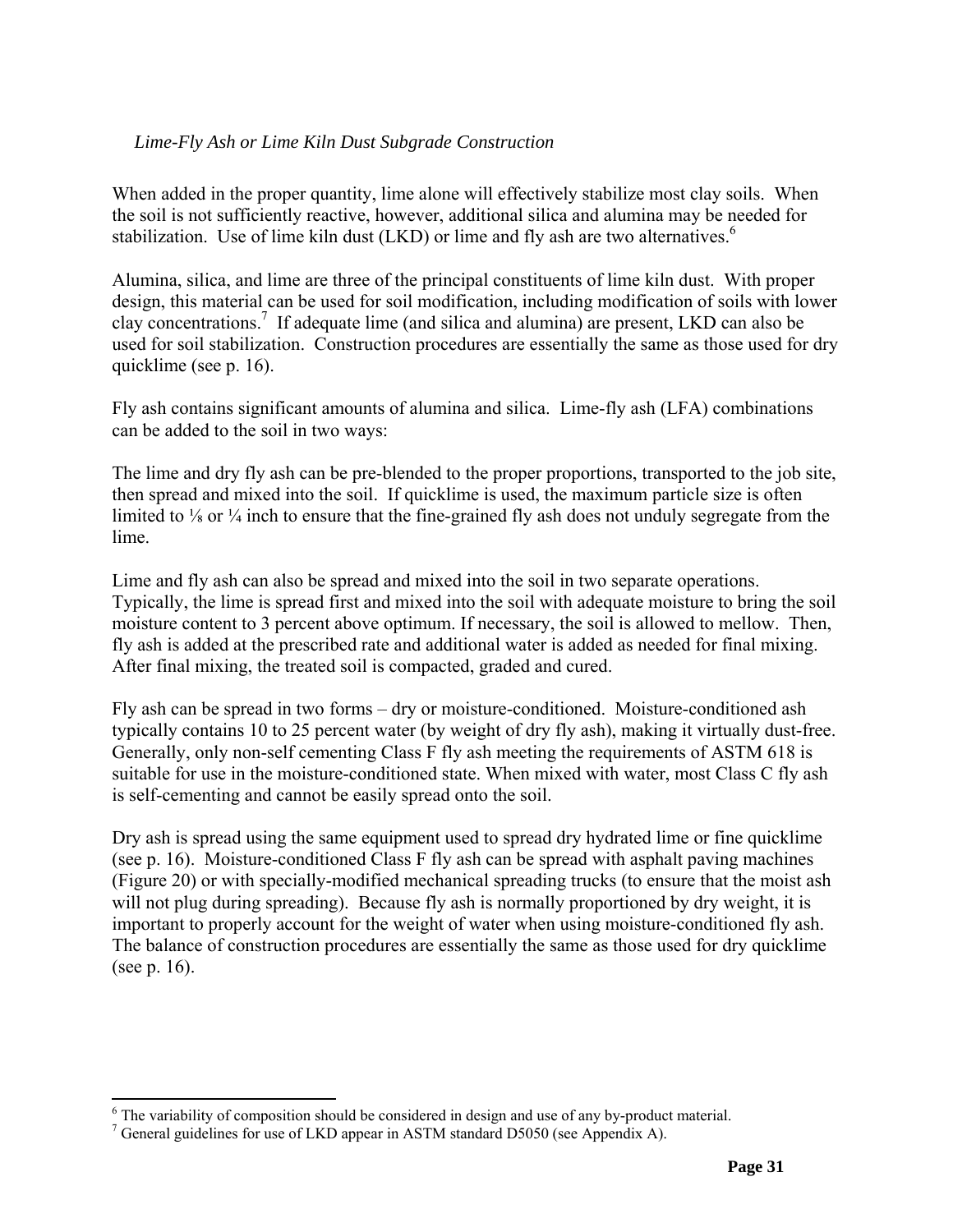<span id="page-31-0"></span>

Figure 20: Asphalt paving machine used to spread moist fly ash

#### *Sulfates*

The presence of soluble sulfate salts can present problems when soils are stabilized with any calcium-based additive (e.g. lime, Portland cement, fly ash). Sulfates are most common in the western United States, due to the presence of naturally-occurring gypsum, although soils contaminated with industrial sulfates or synthetic gypsum base materials can also lead to problems. Sulfates in the soil combine with calcium and alumina from clay, and with water, to form the minerals ettringite and thaumasite in a highly expansive reaction. The formation of these minerals after compaction can result in significant pavement heaving and loss of strength.

Soil sulfate concentrations of less than 3,000 ppm (0.3 percent) are unlikely to cause problems. Concentrations of 3,000 to 5,000 ppm (0.5 percent) can be readily stabilized if care is taken to follow good construction practices such as using plenty of water and allowing ample time for the lime and soil to mellow between mixings. Concentrations greater than 5,000 ppm are often treated with two applications of lime, the first before the first mixing and the second after the mellowing period. The moisture content of the soil is raised to 5 percent over optimum during a multi-day mellowing period to solubilize as many sulfates as possible and to force ettringite to form before compaction.<sup>[8](#page-31-1)</sup> Once formed, ettringite is relatively stable and is unlikely to cause future problems. After the mellowing period additional lime is added to the soil and construction proceeds normally.<sup>[9](#page-31-2)</sup>

Sulfates are rarely distributed evenly throughout a construction site, but are found in isolated seams and pockets. Research is currently being conducted to improve methods for locating sulfate concentrations in the field in order to reduce the risk of problems and facilitate construction.

<span id="page-31-1"></span><sup>&</sup>lt;sup>8</sup> However, recent research on treating sulfates up to 7,000 ppm to reduce swell suggests using moisture contents 2% above optimum with a single application of lime (http://www.trb.org/am/ip/Practical\_Papers.asp#1577).

<span id="page-31-2"></span> $9$  Additional information is available at  $\frac{http://www.lime.org/sulfate.pdf}{http://www.lime.org/sulfate.pdf}$ .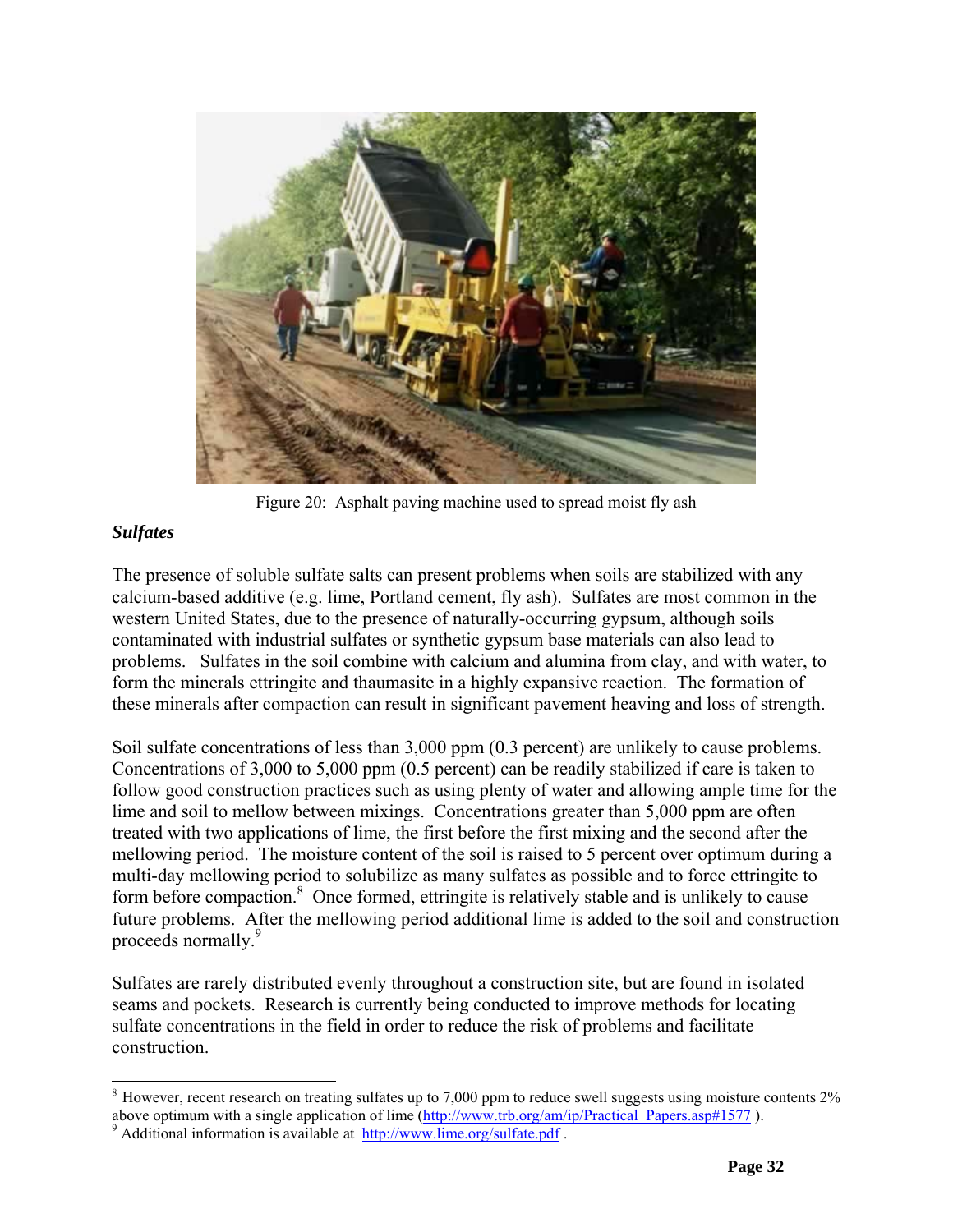## **CHAPTER V: NON-HIGHWAY APPLICATIONS**

<span id="page-32-0"></span>Lime treatment is used in a number of non-highway applications for both modification and stabilization. Non-structural applications (modification) are designed to dry up mud and create working platforms in a variety of construction settings. Structural applications (stabilization) include non-highway pavements, such as airports, parking lots, secondary roads, and racetracks; and other applications such as building foundations and embankment stabilization. The lime treatment construction techniques used are essentially the same as those described above for lime stabilization and lime modification in highway construction.

## **Airports**

Lime has an extensive history as a soil treatment option for airport construction. Examples include the Denver International, Dallas Ft. Worth, and Newark airports. Many airports in the United States are expanding by lengthening runways, taxiways, and parking aprons. New and expanded terminals are also under construction (Figure 21).



Figure 21: Lime stabilization project at an airport

Most airports build on existing properties or purchase adjacent properties, and therefore have little control over terrain and soil conditions. If marginal or poor soil conditions are encountered, the owner can choose to remove and replace the existing soils or treat them. Construction techniques for lime treatment of soils in airport construction are essentially the same as those for roads. However, the Federal Aviation Administration (FAA) has specifications for construction and soil treatment methods.<sup>[10](#page-32-1)</sup>

<span id="page-32-1"></span><sup>&</sup>lt;sup>10</sup> See, for example, the FAA's Advisory Circular for Standards for Specifying Construction of Airports, AC 150/5370-10A, Part 2, Item P-155 "Lime Treated Subgrade."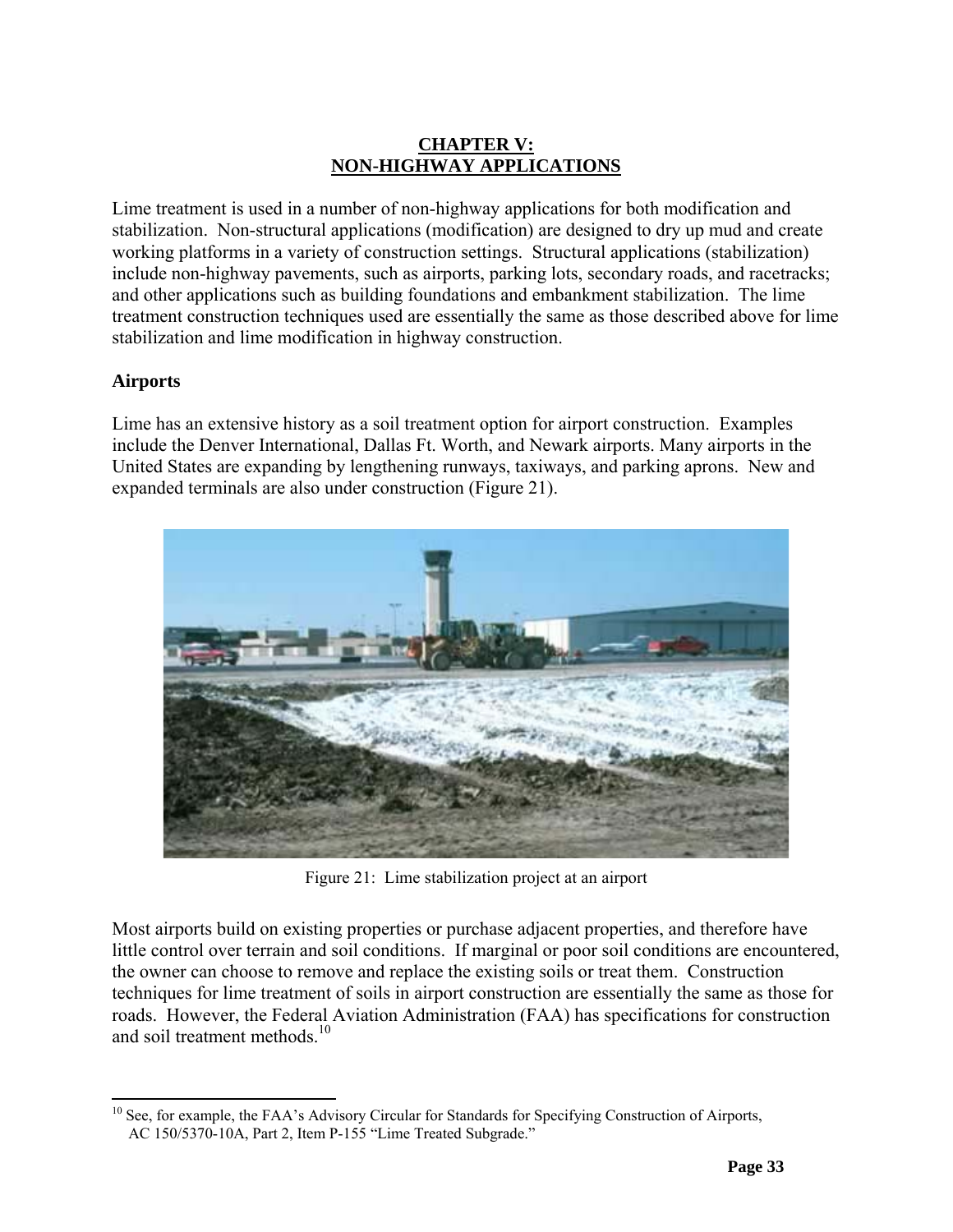<span id="page-33-0"></span>*Soil Stabilization*: Creating sound foundations beneath runways is critical. Slurry lime is becoming the most often specified lime-based treatment option due to the potential for dry lime dusting of airplanes and mechanical equipment.

*Soil Drying and Modification*: Airport construction often proceeds under time constraints. The use of lime to dry and modify marginal and poor soils can assist in keeping projects on schedule during wet weather by providing a working table that sheds water and allows return to work more quickly after rain events.

## **Commercial**

New construction of large stores or shopping centers with the accompanying parking areas is an increasingly common application for lime stabilization or modification. Location of these facilities tends to be based on customer accessibility, not on soil characteristics. Unstable soils may be present. Sites may be in wet, low-lying areas. Rarely are sites level or on grade. The contractor must cut and fill the site and compact soils to prescribed soil densities. Stabilization/modification techniques are generally the same as those described for highway construction.

*Lime Stabilization*: Material excavated for building pads can be limed in lifts as it is removed and stored in a stockpile for a few weeks. These treated soils should have a water content 1 to 3 percent above optimum to ensure that the lime reaction has enough water for completion. This practice saves construction time as the mellowing is occurring in the material stockpile. The treated and mellowed material can then be compacted in lifts without delay as it is returned to the building pad.

Roadways and parking areas need to be designed to accommodate the expected vehicle traffic. Ignoring the nature of the underlying soils creates the potential for pavement failures. Lime stabilization can provide sound pavement foundations and reduce the thickness of the overlying layers.

*Lime Modification*: Completion time for commercial projects is a prime constraint. Projects tend to focus on opening dates that correspond with seasonal purchases, such as holidays and summer landscaping. On many occasions the contractor finds he has to work during rainy weather. Lime can be used to dry overly wet soil prior to compaction. Lime modification can be used to maintain a firm working table that sheds moisture. This will assist in keeping workers, equipment, and materials out of the mud, reduce weather-related delays, and assist in keeping the project on schedule.

## **Housing**

The development of subdivisions begins with the establishment of access roads and related utilities, followed by the construction of sidewalks, driveways, and homes. Lime stabilization can be used to create structural foundations for building pads, sidewalks, and streets. Lime modification offers a convenient construction technique for minimizing the effects of weather and marginal soils. Often, housing construction continues through all seasons, wet or dry, because borrowed money makes maintaining construction schedules paramount. The ability to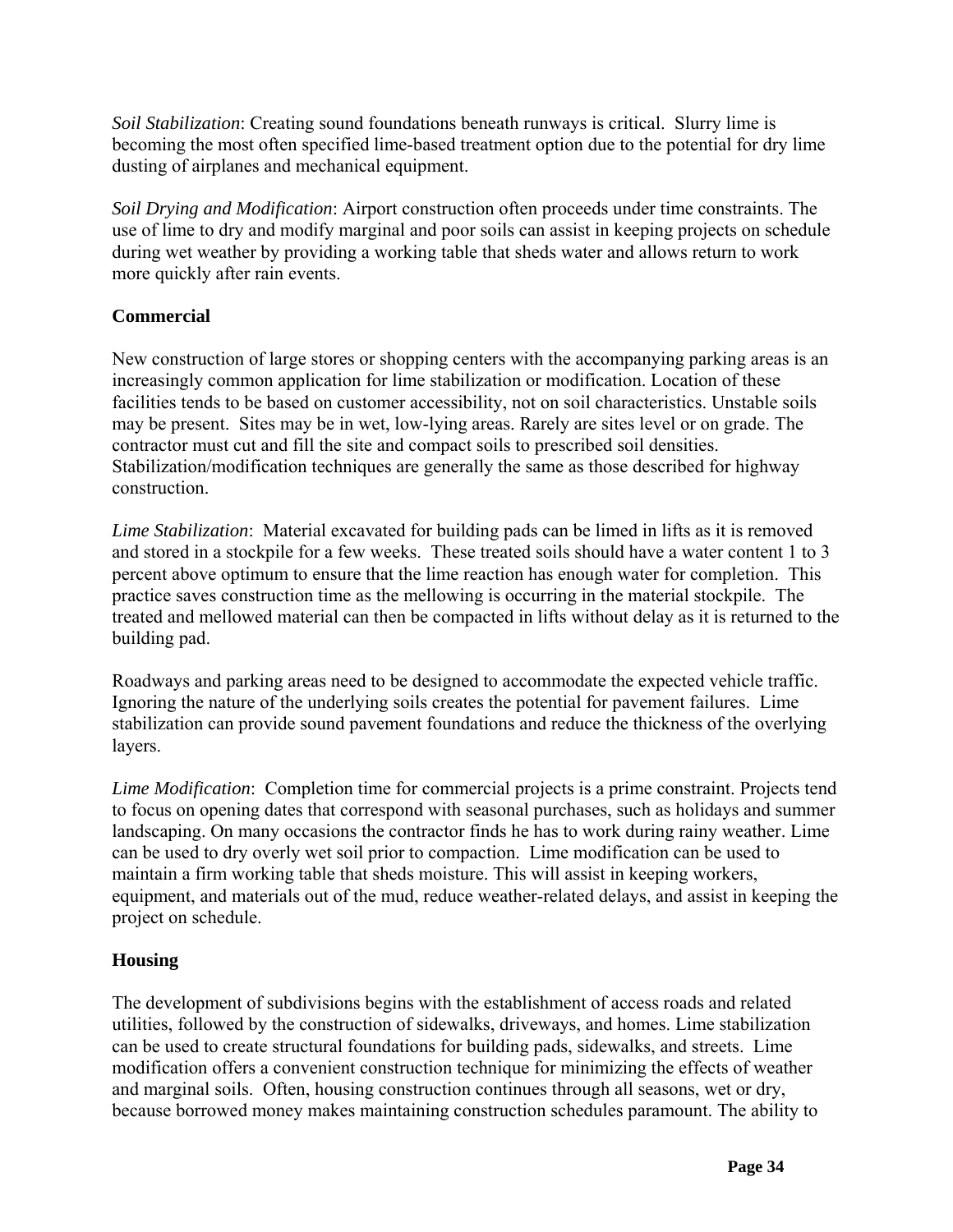<span id="page-34-0"></span>reduce delays is one way to increase profits. Soil treatment procedures are similar to those described earlier.

*Subdivision Streets*: The contractor begins by laying out streets and utilities. The streets are rarely without crews digging utility trenches for sewer, water, gas, and electric. With all of this digging and filling it is small wonder the streets tend to be areas of deep mud and at many times impassable. One way to mitigate this problem is to use lime in the beginning phase of construction to modify the soil and then to use additional treatments for drying trench fills. Stabilized soils can also be used as a foundation for the final pavement (Figure 22). Soils beneath sidewalks can also be stabilized to minimize sinking and buckling.



Figure 22: Compacting lime stabilized soil for base of street in housing subdivision

*Individual Home Sites*: The contractor can use lime to modify and stabilize the driveway area and building pad, which will create a work area free of mud to receive building materials and set up equipment. When construction is complete, the home will have a driveway and foundation that is less likely to settle and crack.

#### **Embankment Stabilization**

Often, inferior or overly wet borrow materials are used to construct embankments. Lime treatment can be used to stabilize these soils either when they are first constructed, or as part of repairing failed embankments. Usually the unstable soil is moved to a mixing area where construction equipment can be used to conduct the operations described above (Figure 23). For soils with high clay content, lime is used; whereas for soils with low clay content, lime-pozzolan (e.g., fly ash) mixtures are used. These treated soils should have a water content 1 to 3 percent above optimum to ensure that the lime reaction has enough water for completion. After mixing, watering, and mellowing, the material is returned to the embankment, shaped, and compacted to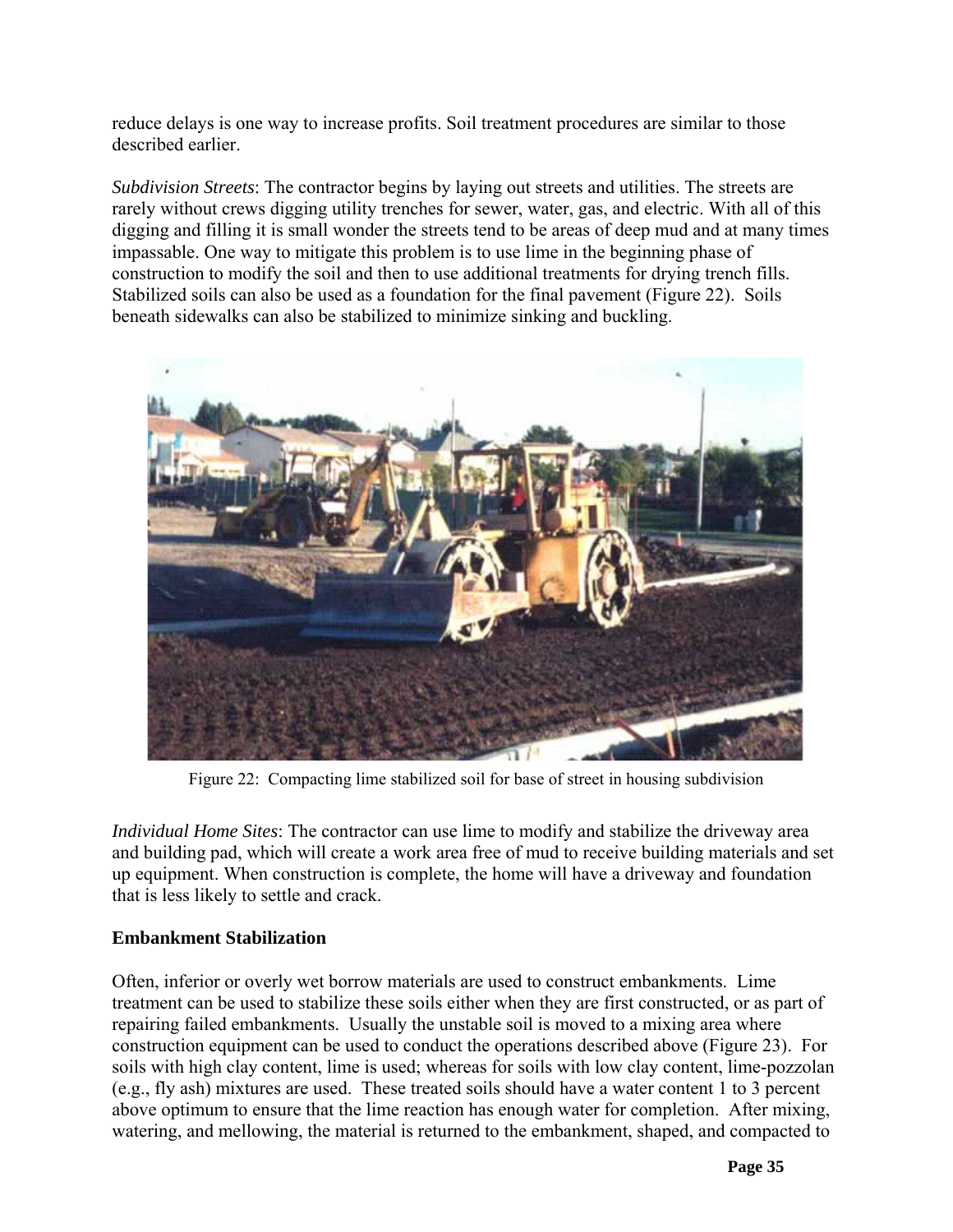specification (Figure 24). Construction time is saved as the mellowing occurs in the material stockpile. Limed material is compacted without delay in lifts as it is returned to the embankment.

For embankments where soil drying is the primary goal, the soil is often treated with lime after it is brought into the embankment location. The untreated soil is placed in lifts, typically 8 to 12 inches thick. Each lift is treated with lime and thoroughly mixed, lowering the soil moisture content. The lift is then compacted, another lift of soil is placed and the process is repeated until the embankment is complete. Again, it is important to ensure that adequate moisture exists or is added, particularly if quicklime is used. If quicklime is used, it is essential that all particles have undergone hydration.



Figure 23: Preliminary mixing of lime and embankment soils in mixing area



Figure 24: Returning treated soils from mixing area to embankment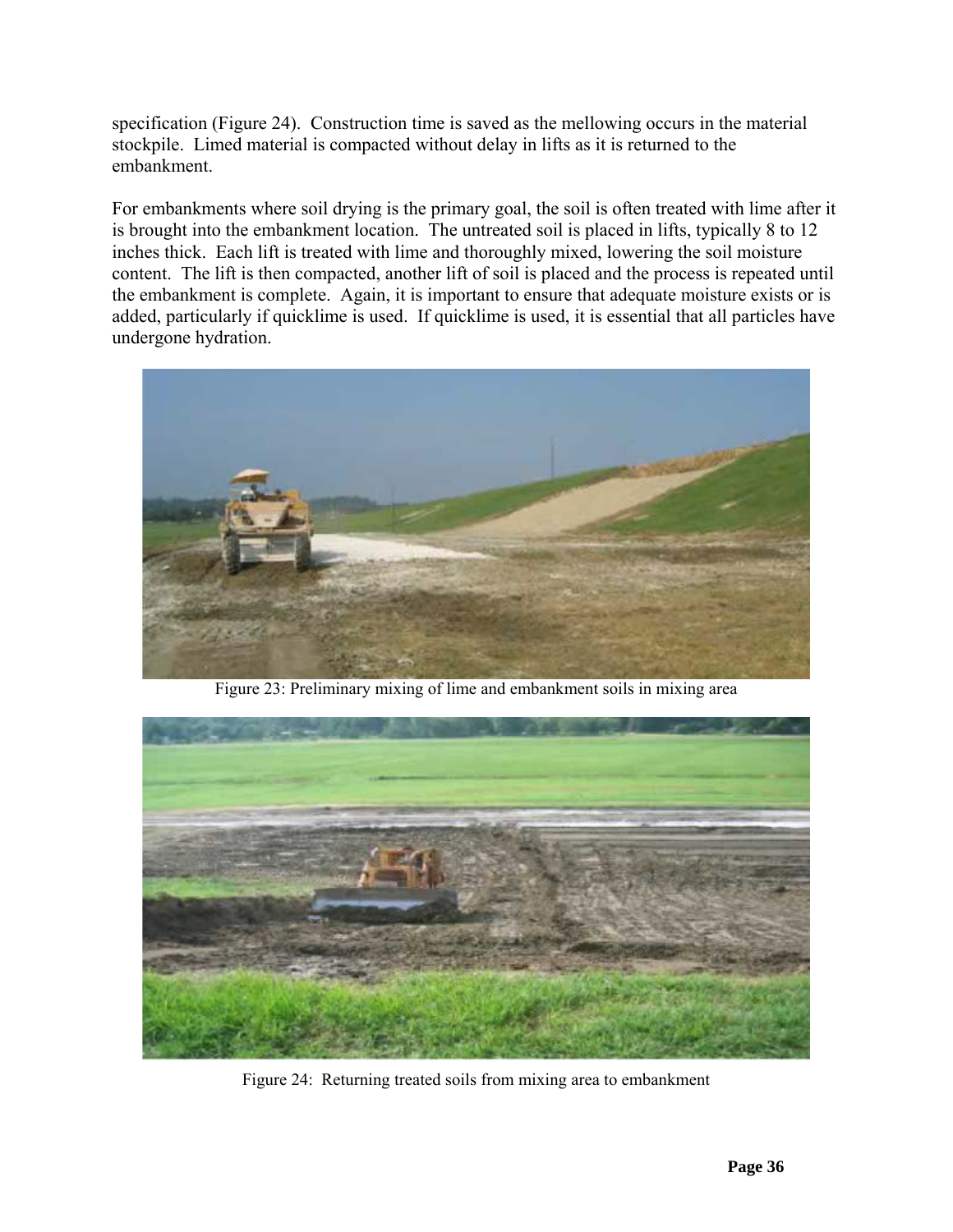## **APPENDICES**

## <span id="page-36-0"></span>**Appendix A: Specifications[11](#page-36-1)**

Materials:

- **1. [ASTM C977 Standard Specification for Quicklime and Hydrated Lime for Soil Stabilization](http://www.astm.org/cgi-bin/SoftCart.exe/DATABASE.CART/PAGES/C977.htm?L+mystore+fvgm2069)**
- **2. AASHTO M216 Lime for Soil Stabilization**
- **3. [ASTM C593 Standard Specification for Fly Ash and Other Pozzolans for Use With Lime](http://www.astm.org/cgi-bin/SoftCart.exe/DATABASE.CART/PAGES/C593.htm?L+mystore+fvgm2069) (applies to soil stabilization and building lime)**
- **4. [ASTM C618 Standard Specification for Coal Fly Ash and Raw or Calcined Natural Pozzolan](http://www.astm.org/cgi-bin/SoftCart.exe/STORE/filtrexx40.cgi?U+mystore+cylm8047+-L+FLY::ASHNOT:(STATUS:<NEAR/1>:REPLACED)+/usr6/htdocs/astm.org/DATABASE.CART/REDLINE_PAGES/C618.htm)  [for Use as a Mineral Admixture in Concrete](http://www.astm.org/cgi-bin/SoftCart.exe/STORE/filtrexx40.cgi?U+mystore+cylm8047+-L+FLY::ASHNOT:(STATUS:<NEAR/1>:REPLACED)+/usr6/htdocs/astm.org/DATABASE.CART/REDLINE_PAGES/C618.htm)**
- **5. [ASTM D5050 Guide for Commercial Use of Lime Kiln Dusts and Portland Cement Kiln Dusts](http://www.astm.org/cgi-bin/SoftCart.exe/DATABASE.CART/PAGES/D5050.htm?L+mystore+fvgm2069)**

Testing & Sampling:

- **6. [ASTM D6276 Standard Test Method for Using pH to Estimate the Soil-Lime Proportion](http://www.astm.org/cgi-bin/SoftCart.exe/DATABASE.CART/PAGES/D6276.htm?L+mystore+fvgm2069)  [Requirement for Soil Stabilization](http://www.astm.org/cgi-bin/SoftCart.exe/DATABASE.CART/PAGES/D6276.htm?L+mystore+fvgm2069)**
- **7. [ASTM D3155 Standard Test Method for Lime Content of Uncured Soil-Lime Mixtures](http://www.astm.org/cgi-bin/SoftCart.exe/DATABASE.CART/PAGES/D3155.htm?L+mystore+fvgm2069)**
- **8. [ASTM D5102 Test for Unconfined Compressive Strength of Compacted Soil-Lime Mixtures](http://www.astm.org/cgi-bin/SoftCart.exe/DATABASE.CART/PAGES/D5102.htm?L+mystore+fvgm2069)**
- **9. [ASTM D 698 Test Methods for Laboratory Compaction of Soil Using Standard Effort](http://www.astm.org/cgi-bin/SoftCart.exe/STORE/filtrexx40.cgi?U+mystore+zjjx6285+-L+D698NOT:(STATUS:<NEAR/1>:REPLACED)+/usr6/htdocs/astm.org/DATABASE.CART/REDLINE_PAGES/D698.htm)**
- **10. [ASTM D 1557 Test Methods for Laboratory Compaction of Soil Using Modified Effort](http://www.astm.org/cgi-bin/SoftCart.exe/STORE/filtrexx40.cgi?U+mystore+zjjx6285+-L+D1557NOT:(STATUS:<NEAR/1>:REPLACED)+/usr6/htdocs/astm.org/DATABASE.CART/REDLINE_PAGES/D1557.htm)**
- **11. AASHTO T 99 Standard Proctor Test**
- **12. AASHTO T 180 Modified Compaction Test**
- **13. AASHTO T 294 Conventional Resilient Moduli Test**
- **14. [ASTM D4318-00 Test Methods for Liquid Limit, Plastic Limit, & Plasticity Index of Soils](http://www.astm.org/cgi-bin/SoftCart.exe/STORE/filtrexx40.cgi?U+mystore+relj8788+-L+D4318NOT:(STATUS:<NEAR/1>:REPLACED)+/usr6/htdocs/astm.org/DATABASE.CART/REDLINE_PAGES/D4318.htm)**
- **15. [ASTM D3551 Lab Preparation of Soil-Lime Mixtures Using a Mechanical Mixer](http://www.astm.org/cgi-bin/SoftCart.exe/DATABASE.CART/PAGES/D3551.htm?L+mystore+fvgm2069)**
- **16. [ASTM D3668 Test Method for Bearing Ratio of Laboratory Compacted Soil-Lime](http://www.astm.org/cgi-bin/SoftCart.exe/DATABASE.CART/PAGES/D3668.htm?L+mystore+fvgm2069) Mixtures**
- **17. [ASTM D3877 Standard Test Methods for 1-Dimensional Expansion, Shrinkage, & Uplift](http://www.astm.org/cgi-bin/SoftCart.exe/DATABASE.CART/PAGES/D3877.htm?L+mystore+fvgm2069)  [Pressure of Soil-Lime Mixtures](http://www.astm.org/cgi-bin/SoftCart.exe/DATABASE.CART/PAGES/D3877.htm?L+mystore+fvgm2069)**
- **18. [ASTM D5093 Standard Test Method for Field Measurement of Infiltration Rate Using a](http://www.astm.org/cgi-bin/SoftCart.exe/DATABASE.CART/PAGES/D5093.htm?L+mystore+fvgm2069)  [Double-Ring Infiltrometer with a Sealed-Inner Ring](http://www.astm.org/cgi-bin/SoftCart.exe/DATABASE.CART/PAGES/D5093.htm?L+mystore+fvgm2069) (can be used for soil-lime mixtures)**
- **19. [ASTM D6236 Standard Guide for Coring and Logging Cement- or Lime-Stabilized Soil](http://www.astm.org/cgi-bin/SoftCart.exe/DATABASE.CART/PAGES/D6236.htm?L+mystore+fvgm2069)**

Other:

20. **[ASTM E1266 Standard Practice for Processing Mixtures of Lime, Fly Ash, and Heavy Metal](http://www.astm.org/cgi-bin/SoftCart.exe/DATABASE.CART/PAGES/E1266.htm?L+mystore+fvgm2069)  [Wastes in Structural Fills and Other Construction Applications](http://www.astm.org/cgi-bin/SoftCart.exe/DATABASE.CART/PAGES/E1266.htm?L+mystore+fvgm2069)**

<span id="page-36-1"></span><sup>&</sup>lt;sup>11</sup> The specifications listed are national or international. State specifications are not included, but should be considered if applicable to the project. In 2003, the Federal Highway Administration created a website for access to state and federal highway specifications at<http://fhwapap04.fhwa.dot.gov/nhswp/index.jsp> .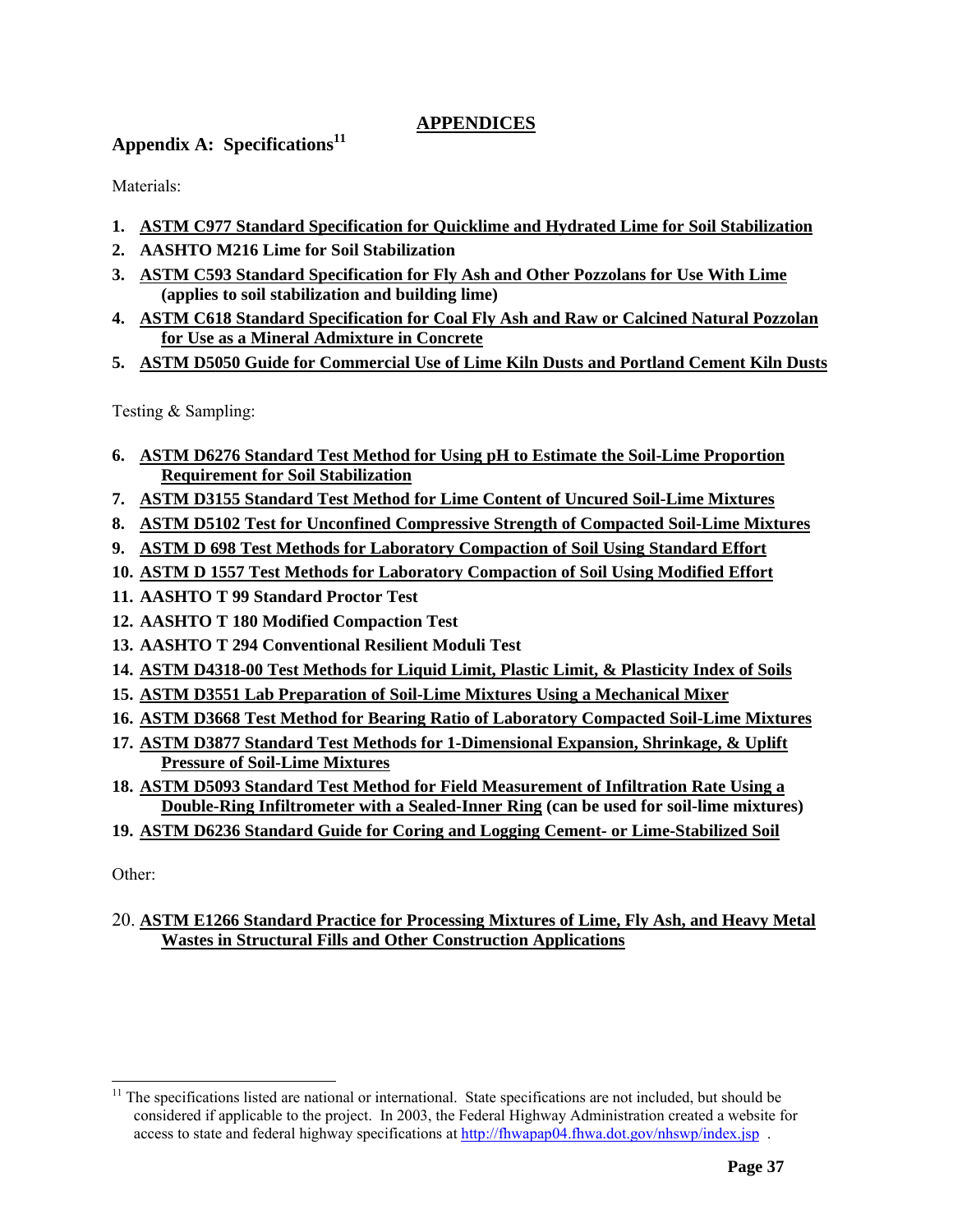## <span id="page-37-0"></span>**Appendix B: NLA Soil Stabilization Publications (updated Sept. 2004)**

More information is available in the following reports and from [lime company representatives:](http://www.lime.org/usstate.html)

"Lime Stabilization and Mechanistic-Empirical Pavement Design," by Jagannath Mallela, Harold Von Quintus, and Kelly Smith: Manual to provide guidance on how to consider and include lime-stabilized layers in pavement designs being evaluated with mechanistic-empirical (M-E) tools (2004, 40 pp.), *<http://www.lime.org/MechEmpPavement.pdf>* .

Evaluation of Structural Properties of Lime-Stabilized Soils and Aggregates by Dallas N. Little:

- Volume 1, "Summary of Findings": tabulated format summarizing lab and field documentation of the structural properties of lime-stabilized soils (1999), *<http://www.lime.org/SOIL.PDF>* .
- Volume 2: data & supporting information for Volume 1 (hard copy only, 1999), *<http://www.lime.org/publications.html>* .
- Volume 3, "Mixture Design and Testing Protocol (MDTP)": systematic design and testing procedures for lime stabilization to better assure structural properties are achieved (2000), *<http://www.lime.org/SOIL3.PDF>* .
- Volume 4, "Example Illustrating the MDTP": a case history illustrating mechanistic design and analysis using the Volume 3 MDTP to address structural properties of limetreated subgrade, subbase, and base layers (2001), *<http://www.lime.org/AMDTP.pdf>* .

"Stabilization of Pavement Subgrades & Base Courses with Lime": advanced text on geotechnical uses of lime stabilization, reaction mechanisms, engineering properties, and life cycle costs. Includes research findings from major universities (hard copy only, 1995), *<http://www.lime.org/publications.html>* .

 "Technical Memorandum: Guidelines for Stabilization of Soils Containing Sulfates": detailed discussion and guidelines for using lime in sulfate-bearing soils (2001), *<http://www.lime.org/sulfate.pdf>* .

 "Lime Dries Up Mud": Tech-brief brochure on drying up wet soil to form a stable working table that will resist further wetting (1998), *<http://www.lime.org/mud.pdf>* .

"Fact Sheet on Lime Stabilization and Modification": Overview of lime soil treatment procedures and benefits (updated 2001), *<http://www.lime.org/soil2.pdf>* .

For access to these publications, see *<http://www.lime.org/publications.html>*. For lime company contact information, see *<http://www.lime.org/usstate.html>* .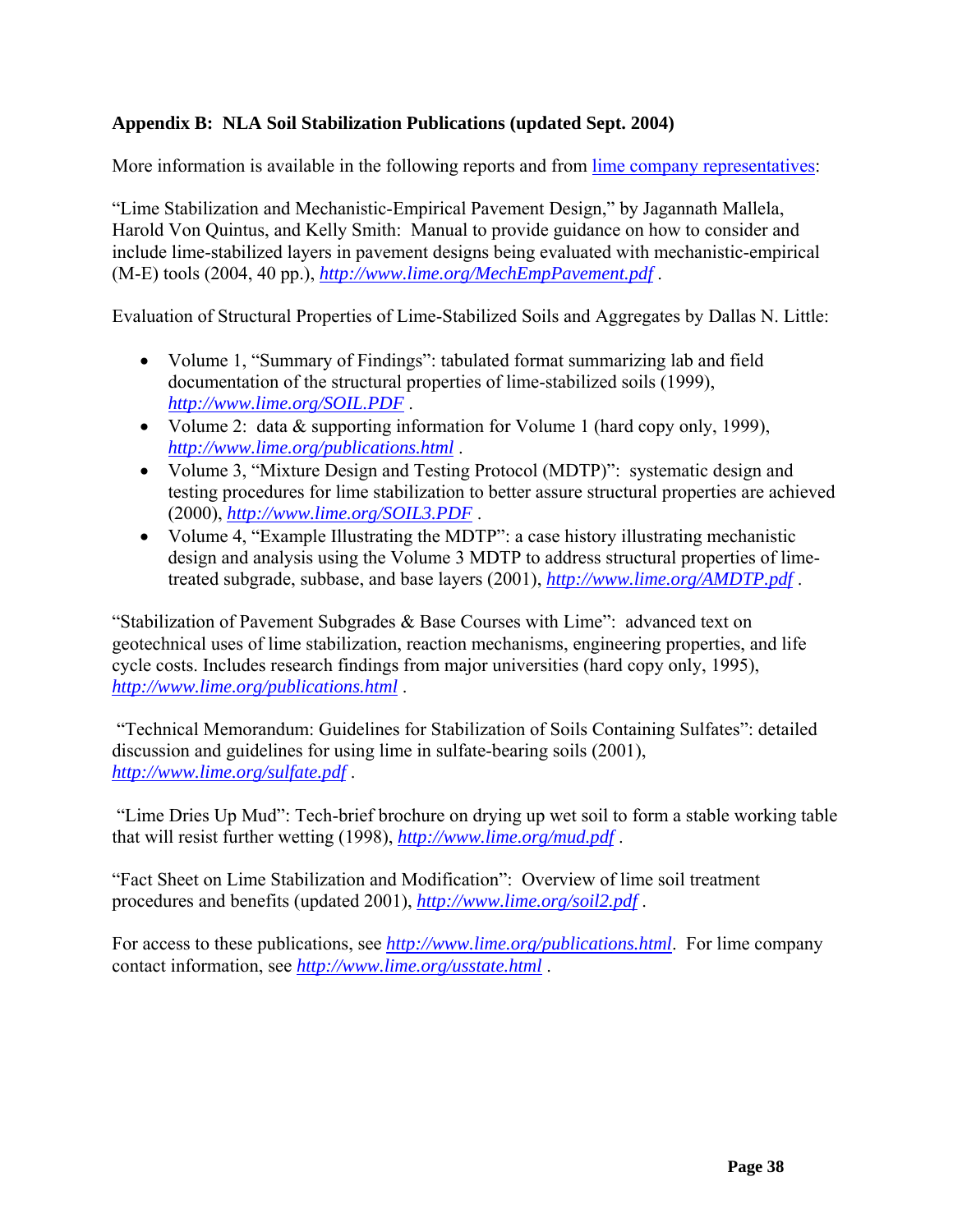## <span id="page-38-0"></span>**Appendix C: Plasticity Index (PI)**

The Plasticity Index (PI) is a measure of how much water a soil can absorb before dissolving into a solution. The higher the number, the more plastic and weaker the material. Plastic soils containing clay have PIs of 10 to 50 or more. Generally, lime will react with such soils to significantly reduce the PI and create material with structural strength. Soils with PIs less than 10 generally do not react as readily with lime, although there are exceptions.

The PI is measured by two of the most simple tests in soil mechanics: the liquid limit and the plastic limit; the difference between the two is the Plasticity Index—see ASTM D4318-00 "Standard Test Methods for Liquid Limit, Plastic Limit, and Plasticity Index of Soils." The tests are performed on material passing the 425-mm (No. 40) sieve. Each test measures the moisture content of the soil under certain conditions. Laboratory equipment such as a drying oven and weighing scales are required for both tests. The liquid limit test uses a simple apparatus. The plastic limit test requires hand rolling a thread of soil, kneading it, rolling it again, and repeating the procedure until the soil thread crumbles. The moisture content at this stage is the plastic limit.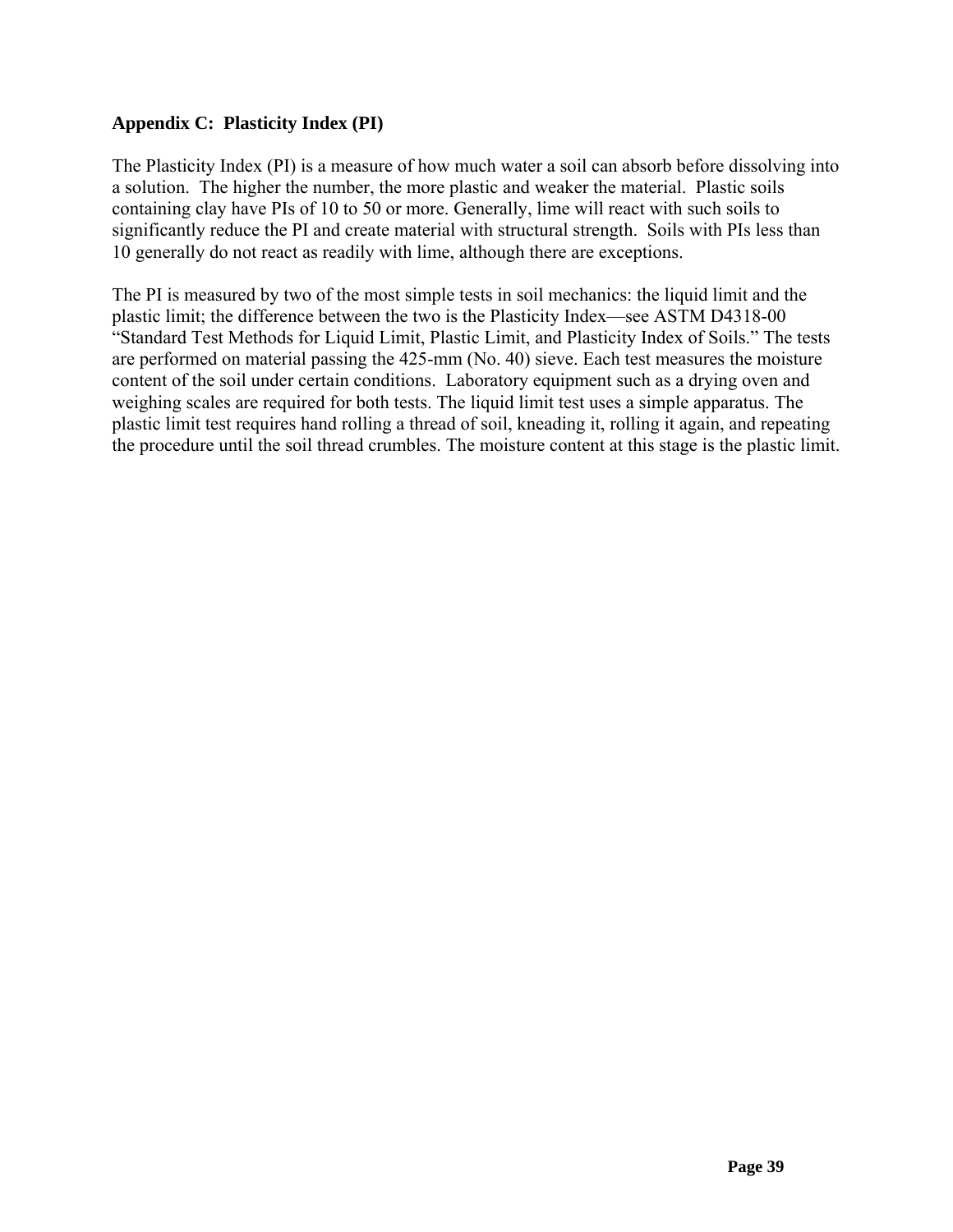

<span id="page-39-0"></span>**Appendix D: Charts (converting percent to weight & bag spacing)** 

Figure 25: Graphical Conversion for Hydrated Lime Application Rates